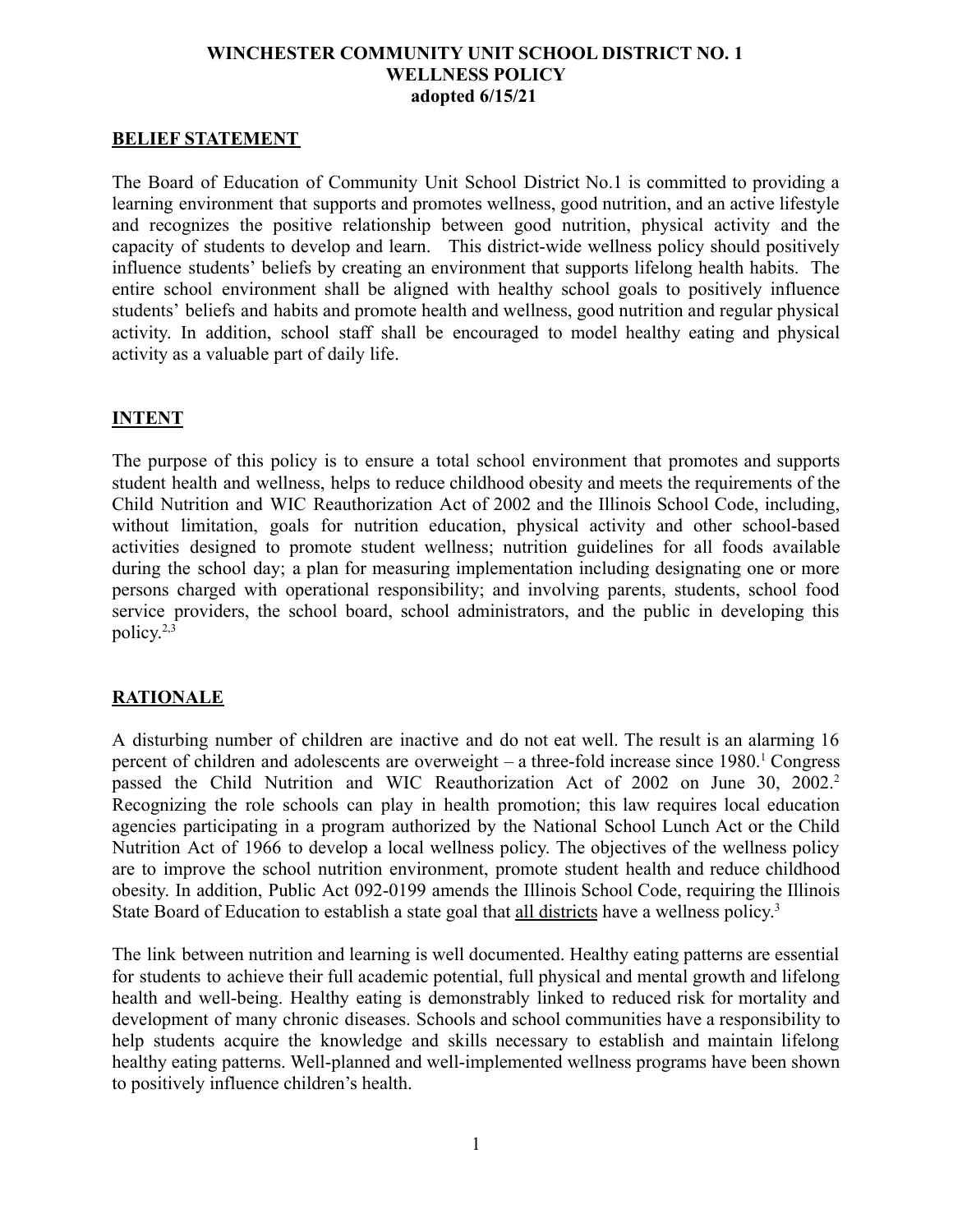Schools also have a responsibility to help students establish and maintain lifelong habits of being physically active. According to the U.S. Surgeon General, regular physical activity is one of the most important things people can do to maintain and improve their physical health, mental health, and overall well-being. Regular physical activity reduces the risk of premature death in general and of heart disease, high blood pressure, colon cancer, and diabetes.

The Board believes this effort to support the students' development of healthy behaviors and habits with regard to eating and exercise cannot be accomplished by the schools alone. It will be necessary for not only the staff, but also parents and the public at large to be involved in a community-wide effort to promote, support and model such healthy behaviors and habits.

The Board sets the following goals in an effort to enable students to establish good health and nutrition habits:

#### **GOALS FOR NUTRITION EDUCATION**

- **●** Students in preschool through grade 12 shall receive nutrition education as part of a sequential program that is coordinated within a comprehensive health education curriculum.<sup>2</sup> The program shall be designed to provide students with the knowledge and skills necessary to adopt healthy eating behaviors *and* aimed at influencing students' knowledge, attitudes and eating habits. Special emphasis should be placed on nutrition education in preschool through primary grades as eating habits are established at a young age. The curriculum shall be consistent with and incorporate relevant Illinois Learning Standards.<sup>5</sup>
- **●** To maximize classroom time and to achieve positive changes in students' eating behaviors, nutrition education shall be integrated into the standards-based<sup>2</sup> lesson plans of other school subjects like math, science, language arts, physical education, health, family and consumer science and social sciences.
- **●** To achieve positive changes in students' eating behaviors, it is recommended that nutrition education opportunities be provided to students each year.<sup>6</sup> Activities may include a combination of classroom instruction; nutrition education provided in the cafeteria; or health fairs, field trips and assemblies providing nutrition education.
- **●** The nutrition education program may include enjoyable interactive activities such as contests, promotions, taste testing, field trips and school gardens.

#### **GOALS FOR PHYSICAL ACTIVITY**

- Students in preschool through grade 12, including those with disabilities and special health care needs, shall participate in daily physical education that enables them to achieve and maintain a high level of personal fitness; emphasizes self-management skills including energy balance (calories in minus calories out); is consistent with state/district's standards/guidelines/framework; and is coordinated within a comprehensive health education curriculum.<sup>2</sup> The curriculum shall be consistent with and incorporate relevant Illinois Learning Standards.<sup>5</sup>
- It is recommended that elementary students participate in physical education for a minimum of 150 minutes per week, middle school students participate for 200 minutes per week and high school students participate for 250 minutes per week. Special emphasis should be placed on promoting an active lifestyle in preschool through primary grades as health habits are established at a young age. Accommodations shall be made for students with disabilities, 504 plans, and other limitations.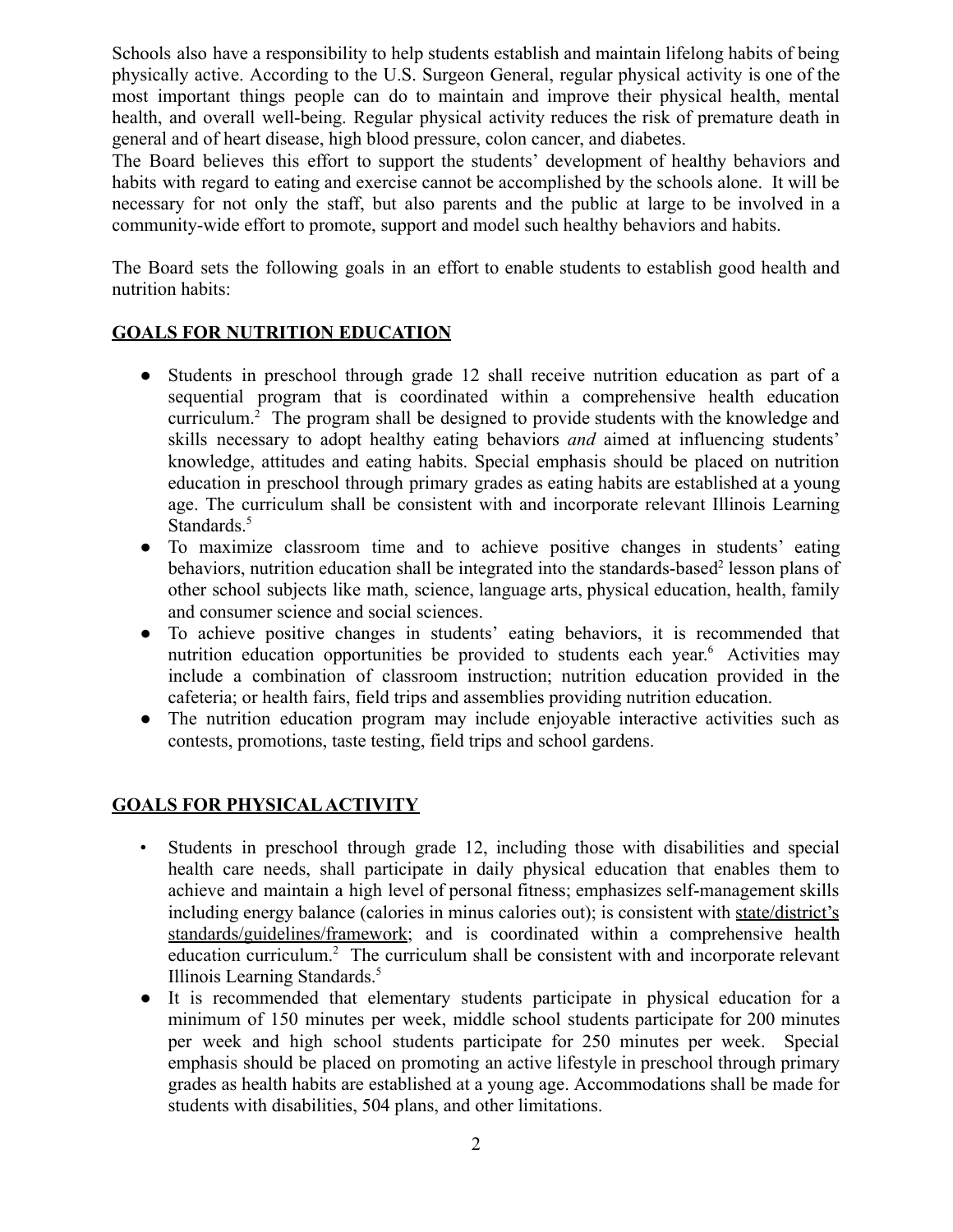- Schools shall provide a daily supervised recess period to elementary students.
- Students shall be provided opportunities for physical activity through a range of beforeand after-school programs including intramurals, interscholastic athletics, and physical activity clubs.
- Because students should engage in a minimum of 60 minutes of physical activity a day, the physical education program shall actively engage families as partners in providing physical activity beyond the school day. 8
- The physical education curriculum shall provide sequential instruction related to the knowledge, attitudes and skills necessary to participate in lifelong, health-enhancing physical activity.
- Planned instruction in physical education shall require students to be engaged in moderate to vigorous physical activity for at least fifty percent (50%) of scheduled class time.

#### **GOALS FOR OTHER SCHOOL-BASED ACTIVITIES DESIGNED TO PROMOTE STUDENT WELLNESS**

#### *Parent Partnerships*

- Schools shall support parents' efforts to provide a healthy diet and daily physical activity for their children. This support shall begin in elementary school and continue through middle and high school.
- Parents shall be provided information to help them incorporate healthy eating and physical activity into their student's lives in the form of handouts, postings on the school/district website, information provided in school/district newsletters, presentations that focus on nutrition and healthy lifestyles and any other appropriate means available for reaching parents.
- Parents will be encouraged to provide family-type physical activities for their children.

#### *Consistent School Activities and Environment – Healthy Eating*

- It is recommended that food providers share information about the nutritional content of school meals and/or individually sold foods with students, family and school staff.
- School meals shall be served in clean, safe and pleasant settings with adequate time provided for students to eat, at a minimum, in accordance with state and federal standards and guidelines. The National Association of State Boards of Education recommends that students have adequate time to eat, relax and socialize: at least 10 minutes after sitting down for breakfast and 20 minutes after sitting down for lunch.<sup>9</sup>
- All food service personnel shall have adequate pre-service training and regularly participate in professional development activities that provide strategies for providing tasty, appealing and healthy school meals; nutrition education strategies including coordination of classroom and cafeteria activities; and effective promotional techniques to encourage healthy eating habits.
- Food providers may involve families, students and other school personnel in choosing nutritious food and beverage selections for their local schools through surveys, committees, taste-testing and similar activities designed to provide input into the decision-making process.
- Food providers shall work with suppliers to obtain foods and beverages that meet the nutrition requirements of school meals and nutrition standards for those sold individually.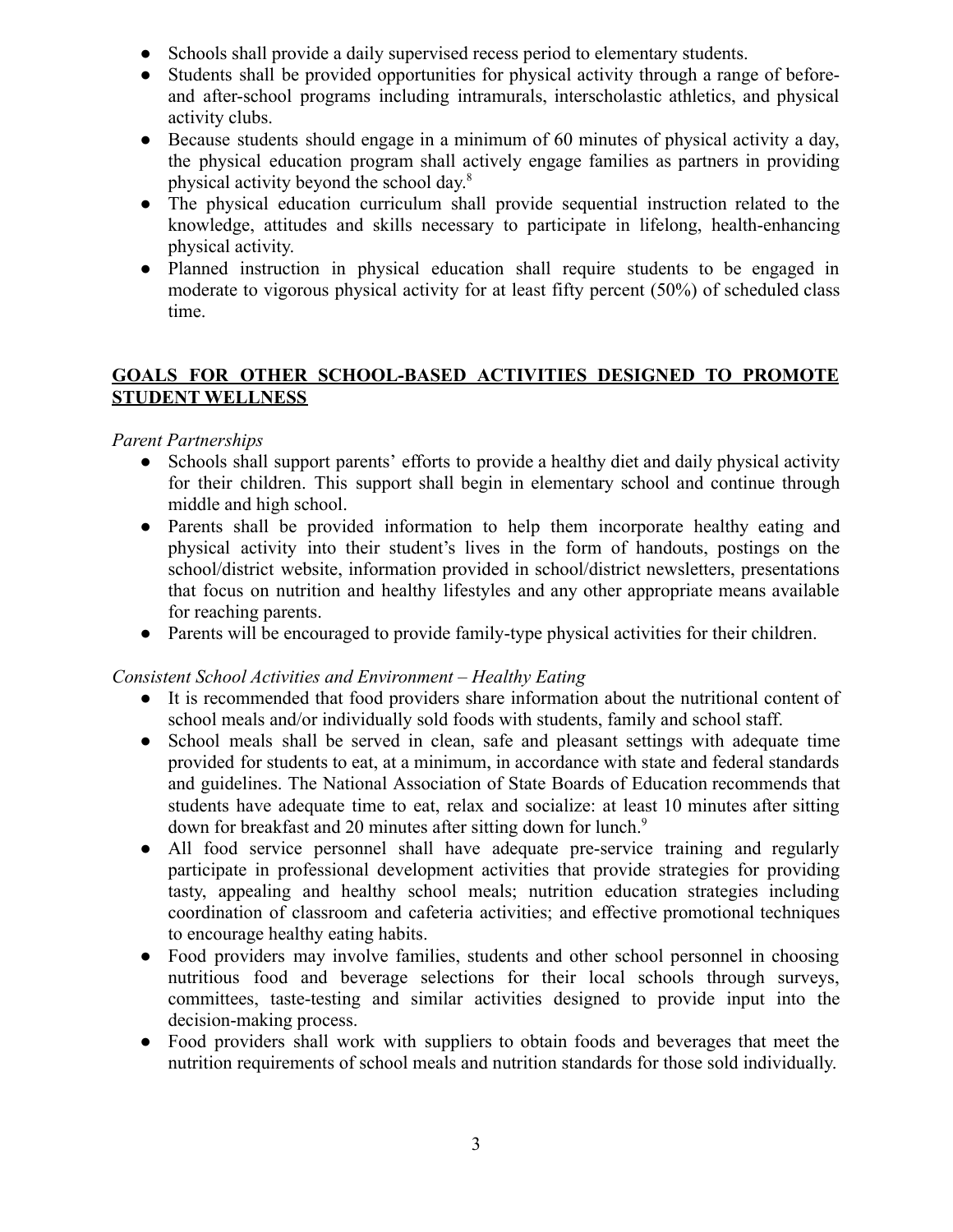- **●** Food providers shall work closely with school instructional staff to reinforce nutrition instruction and foster an environment where students can learn about and practice healthy eating.
- **●** Food providers shall take every measure to ensure that student access to foods and beverages on school campuses meets federal, state and local laws and guidelines.
- **●** Teachers will participate in staff development in regard to the wellness prior to its adoption and presentation to parents and community members.
- Students, parents, school staff and community members bringing foods and beverages to school for parties/celebrations/meetings must provide healthful options and shall be provided with a list of recommended food and beverage options (Attachments  $A, B \& E$ ).
- Schools shall limit the number of celebrations involving serving food during the school day to no more than one (1) party per class per month, including birthdays.
- **●** School-based organizations that raise funds during the school day shall do so through the sale of items other than food prohibited on Attachment A. Food items listed in Attachment B and fundraising ideas in Attachment C can be acceptable alternatives. Schools are encouraged to limit offerings of the prohibited foods during school-wide fundraisers outside the school day.
- Partnerships between schools and businesses are encouraged and many commercial advertising relationships involve foods or beverages. To meet wellness objectives, it is recommended that commercial advertising relationships involve only foods and beverages that meet nutrition standards (Attachment A).
- Schools shall take efforts to promote nutritious food and beverage choices consistent with the current Dietary Guidelines for Americans and Food Guidance System (MyPyramid) such as fruits, vegetables, low-fat dairy foods and whole grain products. $8,10$
- Nutrition education shall be provided by trained and well-supported staff with adequate pre-service and in-service training. It is recommended that staff involved in nutrition education complete a pre-service course in nutrition and a minimum of one hour of nutrition education in-service training per school year. Preparation and professional development shall provide basic knowledge of nutrition along with activities, instructional techniques and strategies designed to change students' attitudes and behavior.
- All foods and beverages made available on campus shall comply with the federal, state and local food safety and sanitation regulations.
- For the safety and security of food, access to any area involved in storage, preparation or service of food on the school campus shall be limited to authorized personnel.

#### *Consistent School Activities and Environment –Physical Activity*

- K-12 physical education instruction shall be provided by trained and well-supported staff that is certified by the state to teach physical education. All physical education teachers shall regularly participate in continuing education activities that impart the knowledge and skills needed to effectively promote enjoyable lifelong healthy eating and physical activity among students.
- Physical education classes shall, as much as possible, have a student to teacher ratio comparable to those in other curricular areas.
- The physical education program shall be closely coordinated with the other components of the overall school health program. Physical education topics shall be integrated within other curricular areas. In particular, the benefits of being physically active shall be linked with instruction about human growth, development, and physiology in science classes and with instruction about personal health behaviors in health education class.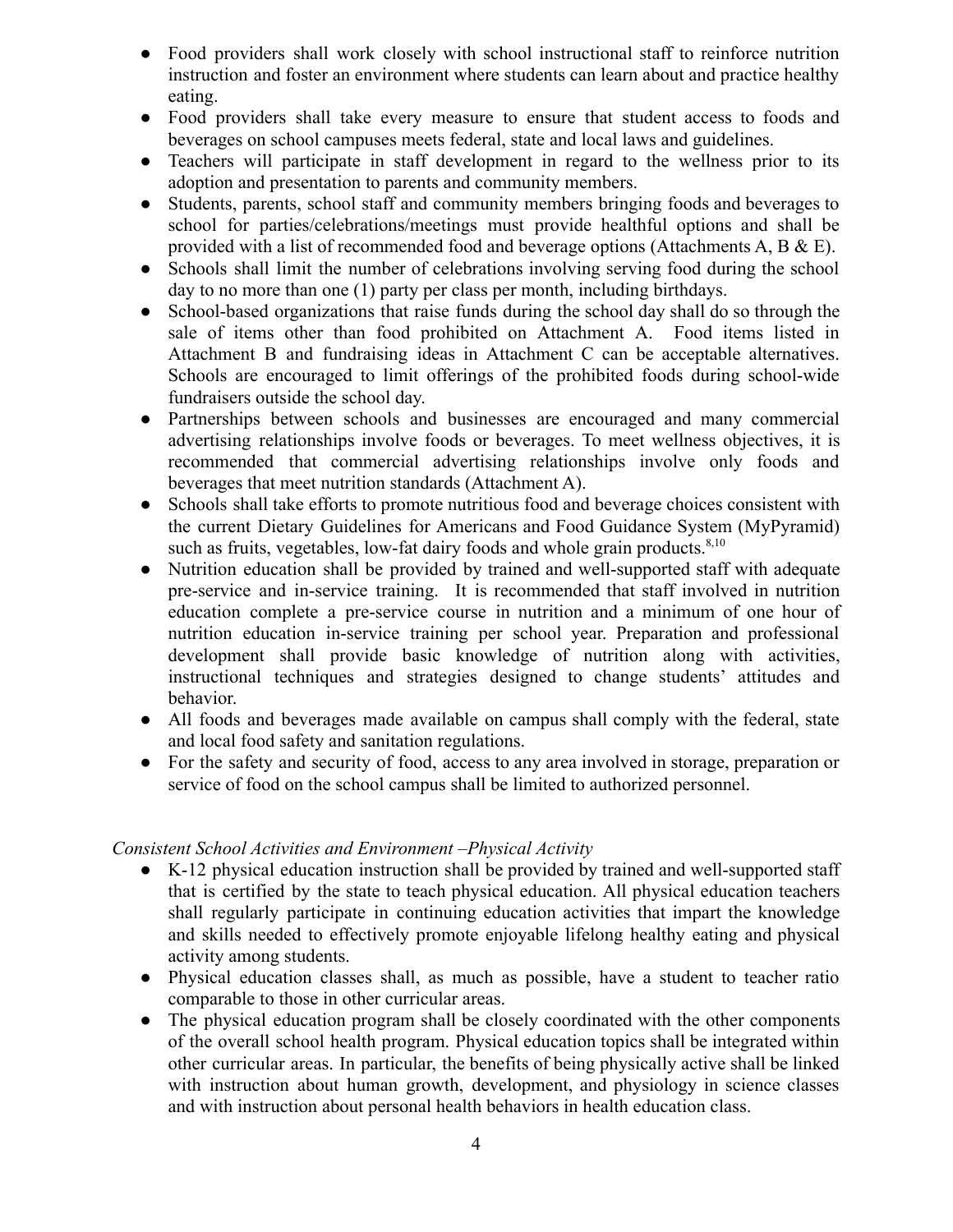- **●** Schools are encouraged to limit extended periods of inactivity. When activities such as mandatory testing make it necessary for students to be inactive for long periods of time, it is recommended that schools give students periodic breaks during which they are encouraged to stand and be moderately active**. (e.g. "Take 10" activities enhance, but do not replace, regularly scheduled recesses and physical education classes.)**
- Schools are encouraged to develop community partnerships with other child-serving organizations to provide students with opportunities to be active.
- Schools are encouraged to provide student and community access to and promote use of the school's physical activity facilities outside of the normal school day.
- **●** Physical activity facilities and equipment on school grounds shall be safe.
- Schools are encouraged to work with the community to create a community environment that is safe and supportive of students walking or biking to school.

#### *Food or Physical Activity as a Reward or Punishment*

- School personnel may on occasion use foods or beverages that meet the nutrient standards for foods and beverages sold individually (Attachment A) or nonfood incentives or rewards with students (Attachment D) and shall not withhold food from students as punishment.
- **● School personnel shall not use physical activity as a punishment or withhold participation in physical education class as a punishment or to complete class work.** Teachers and administrators will explore alternatives for students to be able to complete homework or missed class work.

#### **NUTRITION GUIDELINES FOR ALL FOODS AND BEVERAGES AVAILABLE ON SCHOOL CAMPUSES DURING THE SCHOOL DAY**

In accordance with Policy 8500, entitled Food Service, the food service program shall comply with Federal and State regulations pertaining to the selection, preparation, consumption and disposal of food and beverages as well as to the fiscal management of the program.

As set forth in Policy 8531, entitled Free and Reduced Price Meals, the guidelines for reimbursable school meals are not less restrictive than the guidelines issued by the U. S. Department of Agriculture. (USDA)

- Food providers shall offer a variety of age-appropriate, appealing foods and beverage choices and employ food preparation, purchasing and meal planning practices consistent with the current Dietary Guidelines for Americans (e.g. provide a variety of fruits and vegetable choices; serve low-fat and fat-free dairy products; ensure that whole grain products are served).
- All foods and beverages sold individually (apart from the reimbursable school meal) on school campuses during the school day shall meet nutrition standards (Attachment A). This includes:
	- o food and beverage choices in vending machines, snack bars, school stores; and
	- o foods and beverages sold as part of school-sponsored fundraising activities.
- Nutritious and appealing foods and beverages, such as fruits, vegetables, low-fat dairy foods and whole grain products, shall be available wherever and whenever food is sold or otherwise offered at school.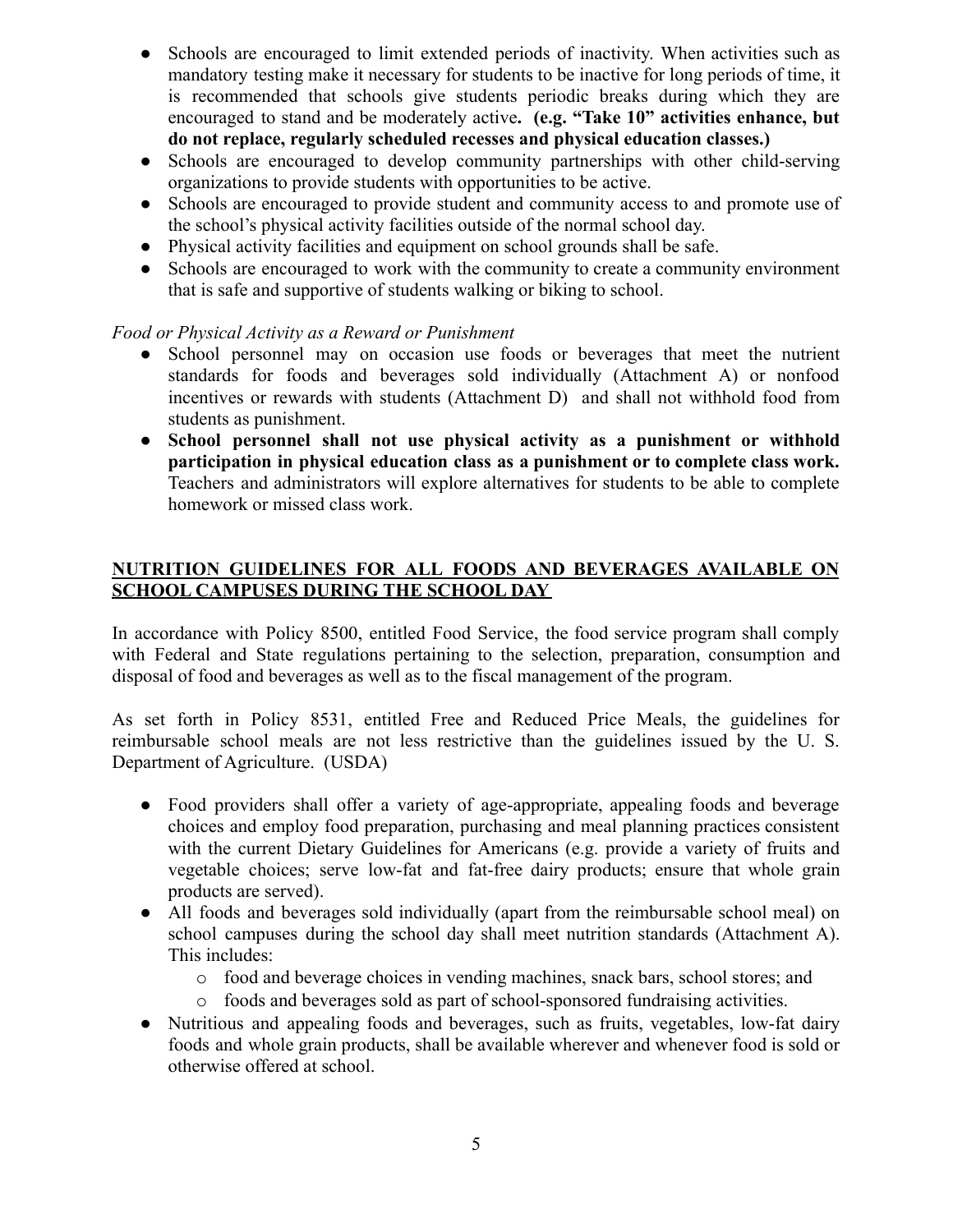#### **GUIDELINES FOR SCHOOL MEALS**

• School meals served shall be consistent with the recommendations of the Dietary Guidelines for Americans and/or shall meet, at a minimum, the nutrition requirements and regulations for the National School Lunch Program and/or School Breakfast Program and all applicable state and local laws and regulations.<sup>11,12,13</sup>

#### **MEASURING IMPLEMENTATION & COMMUNITY INVOLVEMENT**

- The district superintendent shall be charged with the operational responsibility for ensuring that each school meets the local wellness policy requirements.
- The district superintendent shall appoint a district wellness team/committee that includes parents, students, and representatives of the school food authority, the school board, school administrators, and the public to oversee development, implementation and evaluation of the wellness policy. In addition, it is recommended that the district superintendent also appoints teachers (including preschool – grade 12, family and consumer science, physical education and health educators) and health professionals (school nurse, physician, dietitian, etc.) as members of the team/committee.
- The terms of district wellness team/committee members shall be staggered for continuity.
- The appointed district wellness team/committee shall be responsible for:
	- o creating and maintaining bylaws for operation;
	- o assessment of the current school environment;
	- o development of a wellness policy;
	- o presenting the wellness policy to the school board for approval;
	- o measuring the implementation of the wellness policy; and
	- o recommending revision of the policy, as necessary.
- The principal of each school shall be responsible for implementation of the local wellness policy and shall appoint a school-based evaluation team to develop and implement an annual evaluation plan. (Attachment F)
- The school-based evaluation team shall evaluate policy implementation and identify areas for improvement. The evaluation team shall report their findings to the campus principal and develop with him/her a plan of action for improvement, as needed.
- The wellness team/committee shall hear reports from each campus group annually.
- Before the end of each school year the wellness team/committee shall recommend to the district superintendent any revisions to the policy it deems necessary.
- The wellness team/committee shall report to the superintendent and school board annually on the progress of the wellness team/committee and the status of compliance by the campuses.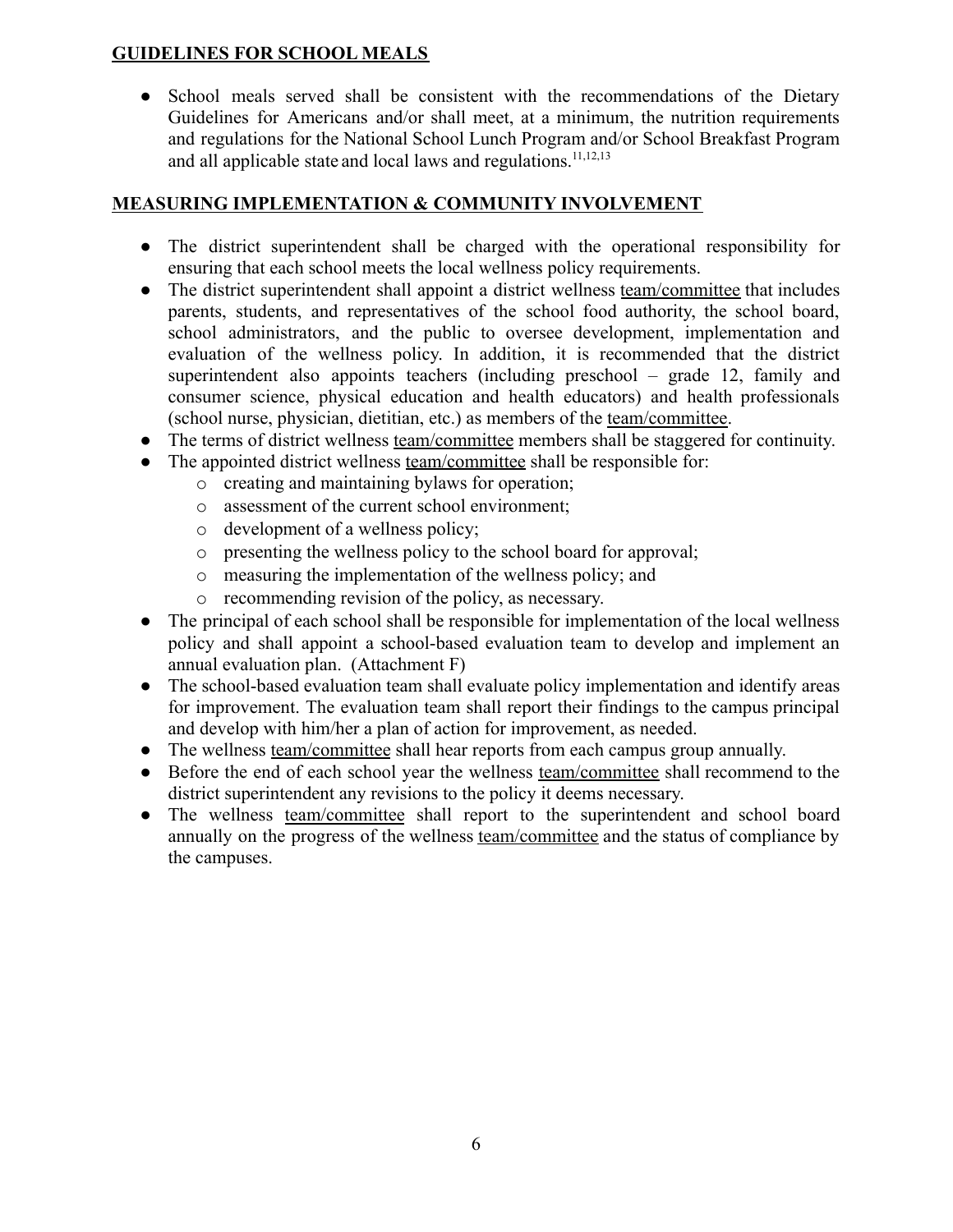#### **Attachment A**

| Food or             | HealthierUS School Challenge Nutrition Standards*                                |  |  |  |
|---------------------|----------------------------------------------------------------------------------|--|--|--|
| <b>Beverage</b>     |                                                                                  |  |  |  |
|                     | These criteria focus on decreasing fat and added sugar, increasing               |  |  |  |
|                     | nutrient density, and moderating portion size.                                   |  |  |  |
| <b>Fruits and</b>   | Fruits and vegetables may be fresh, frozen, canned or dried, and they            |  |  |  |
| Non-fried           | must be found in the Food Buying Guide for Child Nutrition Programs.             |  |  |  |
| <b>Vegetables</b>   | http://schoolmeals.nal.usda.gov/FBG/2003FBG/%20Section%202.pdf                   |  |  |  |
|                     | Examples of products that <i>cannot</i> be sold/served as a fruit or vegetable   |  |  |  |
|                     | include:                                                                         |  |  |  |
|                     | Snack-type foods made from vegetables or fruits, such as potato                  |  |  |  |
|                     | chips, and banana chips;                                                         |  |  |  |
|                     | Pickle relish, jam, jelly; and                                                   |  |  |  |
|                     | Tomato catsup and chili sauce                                                    |  |  |  |
| <b>Approved</b>     | Flavored or plain low-fat (1%), skim/nonfat fluid milk meeting<br>$\bullet$      |  |  |  |
| <b>Beverages</b>    | State and local standards for pasteurized fluid milk and/or USDA                 |  |  |  |
|                     | approved alternative dairy beverages <sup>2</sup> ;                              |  |  |  |
|                     | 100% full-strength fruit and vegetable juices; and                               |  |  |  |
|                     | Water (non-flavored, non-sweetened, and non-carbonated)<br>$\bullet$             |  |  |  |
|                     | (Flavored water Grades 9-12 only)                                                |  |  |  |
| <b>Any Other</b>    | Calories from total fat must be at or below 35%**, excluding<br>$\bullet$        |  |  |  |
| <b>Individual</b>   | nuts, seeds, and nut butters. This is determined by dividing the                 |  |  |  |
| Food                | calories from total fat by the total calories and multiplying by                 |  |  |  |
| <b>Sales/Servic</b> | 100. If calories from fat are not available, multiply the grams of               |  |  |  |
| e                   | fat by 9 to equal calories from fat.                                             |  |  |  |
|                     | <b>Calories from saturated fat</b> must be at or below 10%. This is<br>$\bullet$ |  |  |  |
|                     | determined by dividing the calories from saturated fat by the total              |  |  |  |
|                     | calories and multiplying by 100. If calories from saturated fat are              |  |  |  |
|                     | not available, multiply grams of saturated fat by 9 to equal                     |  |  |  |
|                     | calories from saturated fat.                                                     |  |  |  |
|                     | <b>Total sugar</b> must be at or below 35% by weight. This is                    |  |  |  |
|                     | determined by dividing the grams of total sugar by the gram                      |  |  |  |
|                     | weight of the product and multiplying by 100. This includes both                 |  |  |  |
|                     | naturally occurring and added sugars. This limit does not include                |  |  |  |
|                     | fruits and vegetables or flavored milk as defined above.                         |  |  |  |
|                     | <b>Portion size</b> for a la carte sales in the school cafeteria are not to      |  |  |  |
|                     | exceed the serving size of the food served in the National School                |  |  |  |
|                     | Lunch Program/School Breakfast Program; for vending sales the                    |  |  |  |
|                     | item package or container is not to exceed 200 calories.                         |  |  |  |

<sup>2</sup> There are no USDA approved alternative dairy beverages at this time. Public Law 108-265 (Child Nutrition Program Reauthorization) authorizes the Secretary of Agriculture to establish nutritionally equivalent non-dairy beverages by July 1, 2005. Please check with the Illinois State Board of Education for clarification.

\*The above *Nutrition Standards* are criteria for sales/service of a la carte and/or vended items from the United States Department of Agriculture's *HealthierUS School Challenge*. Please be aware that these criteria are only meant to apply to individually sold foods and that foods sold as part of a reimbursable school meal may not necessarily meet these criteria although menus meet the nutrition standards set by the U.S. Department of Agriculture for school meals. Local policy makers may wish to modify the standards but should be aware that this may make schools ineligible to meet the criteria for the *HealthierUS School Challenge.*

\*\*The *Dietary Guidelines for Americans 2005* recommend a total fat intake of 20 to 35% for school-age children.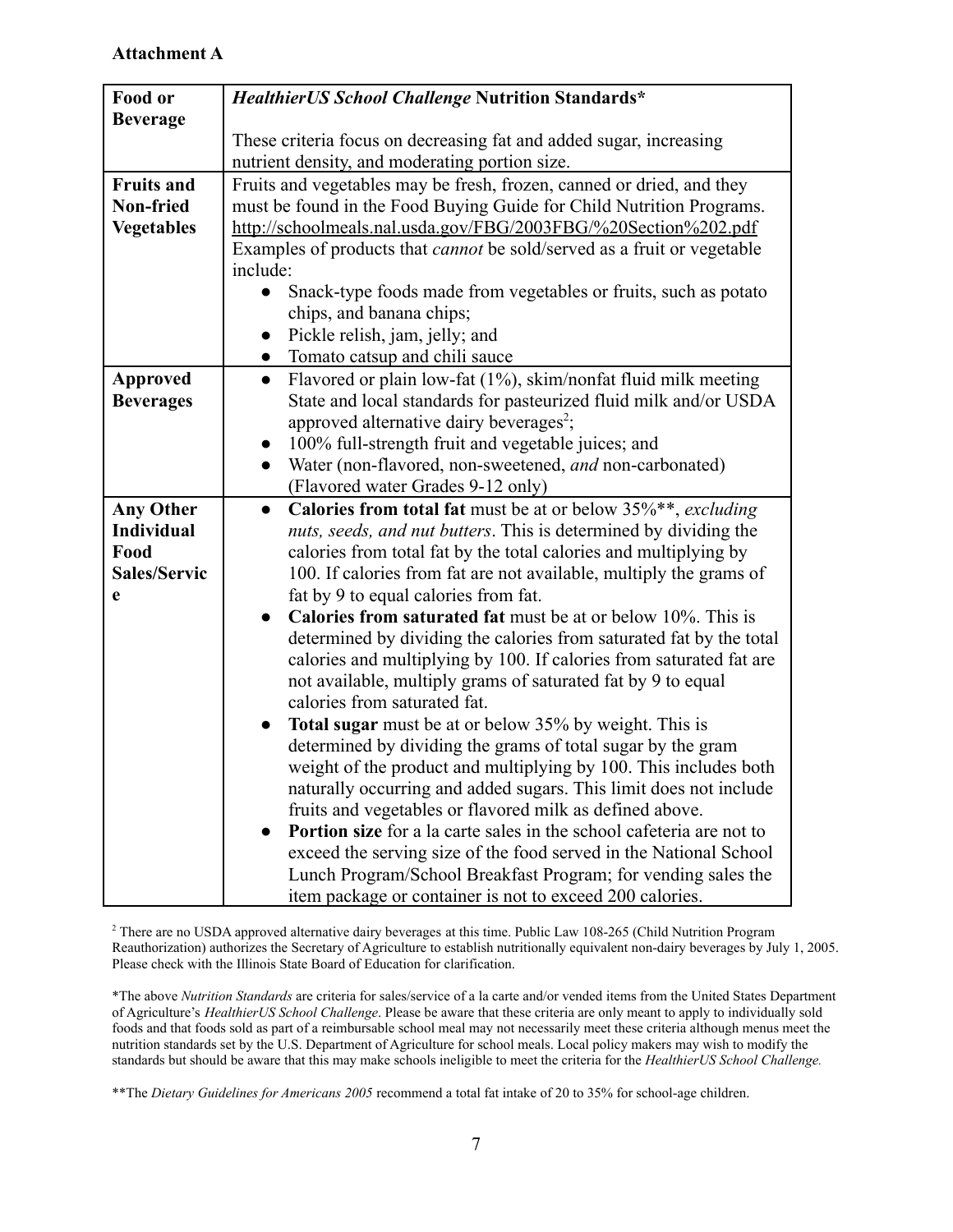#### **Attachment B**

#### **Healthful Food and Beverage Options for School Functions\***

At any school function (parties, celebrations, meetings, etc.) healthful food options should be made available to promote student, staff and community wellness. Examples of nutritious food and beverages that are consistent with the Dietary Guidelines for Americans are listed below.

- Raw vegetable sticks/slices with low-fat dressing or yogurt dip
- Fresh fruit wedges cantaloupe, honey dew, watermelon, pineapple, oranges, tangelos, etc.
- Sliced fruit nectarines, peaches, kiwi, star fruit, plums, pears, mangos, apples, etc.
- Fruit salad
- Cereal and low-fat milk
- 100% fruit or vegetable juice
- Frozen fruit pops with fruit juice or fruit as the first ingredient
- Dried fruits raisins, cranberries, apples, apricots
- Single serving applesauce or canned fruit in juice
- Peanut butter with apple wedges or celery sticks
- Fruit smoothies made with fat-free or low-fat milk
- Trail mix (dried fruits and nuts)
- Dry roasted peanuts, tree nuts and soy nuts (not coconut or palm nuts)
- Lean meats and reduced fat cheese sandwiches (use light or reduced fat mayonnaise in chicken/tuna salads)
- Party mix (variety of cereals, nuts, pretzels, etc.)
- Pretzels or reduced fat crackers
- Baked chips with salsa or low-fat dip (Ranch, onion, bean, etc.)
- Low-fat muffins (small or mini), granola bars and cookies (graham crackers, fig bars)
- Mini bagels with whipped light or fat-free cream cheese
- Pasta salad
- Bread sticks with marinara
- Fat-free or low-fat flavored yogurt & fruit parfaits
- Fat-free or low-fat pudding cups
- Fat-free or low-fat milk and milk products (string cheese, single-serving cottage cheese, cheese cubes)
- Flavored soy milk fortified with calcium
- Pure ice cold water

*\*This list is not all inclusive and is meant only to provide parents and school staff with guidance for healthier food and beverage choices. Not all food and beverage items on this list will necessarily meet district nutrient standards (Attachment A) as items vary in sugar, fat and calorie content from brand to brand. However, all of the items in the list are believed to be consistent with the intent of the wellness policy to promote student health and reduce childhood obesity.*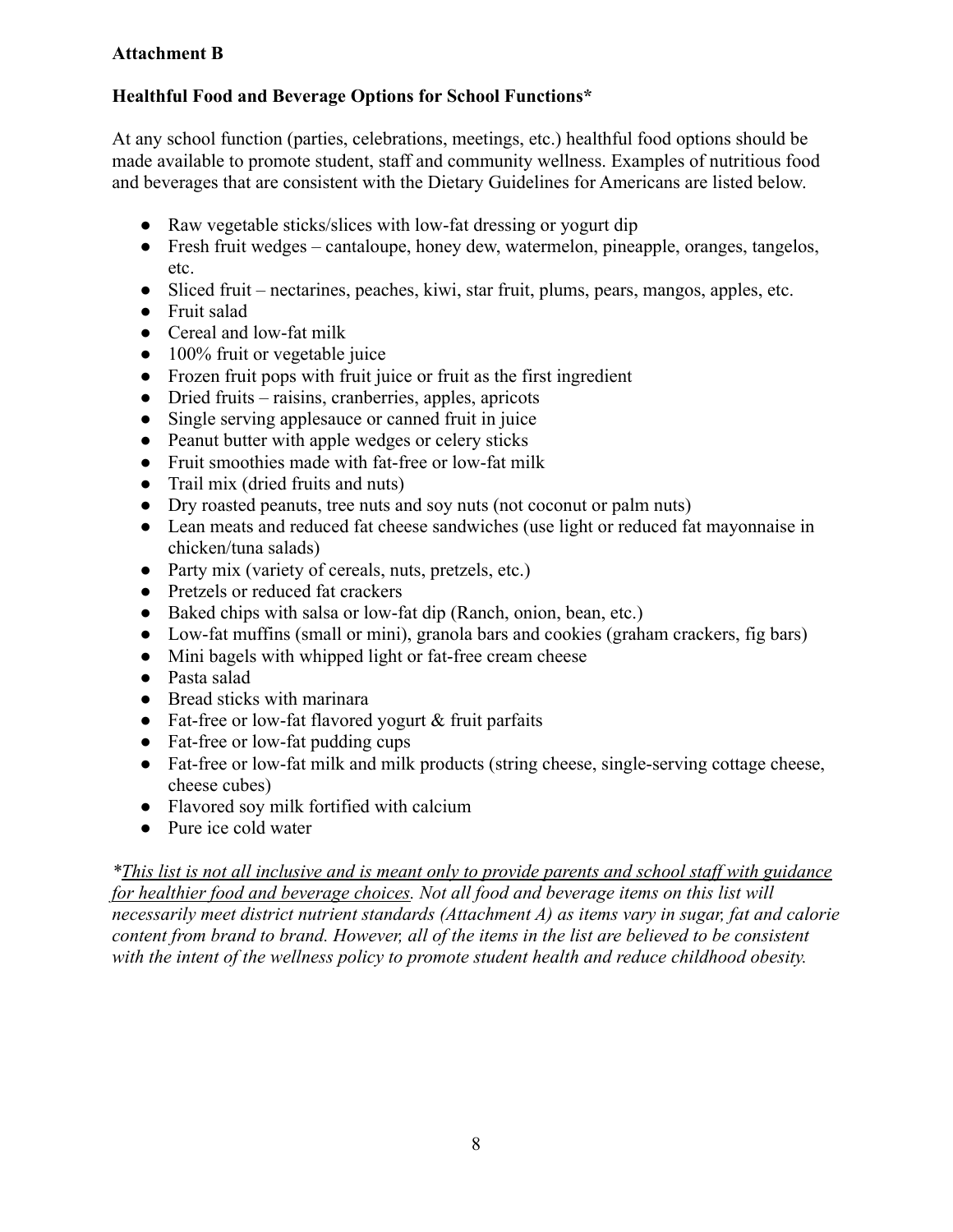#### **Attachment C**

#### **Fundraising Ideas**

- Raffle
- Candles
- Book sale
- Cookbook
- $\bullet$  \*Car wash
- \*Walkathons
- Student artwork
- Stuffed animals
- Stadium pillows
- School photo ID
- Educational games
- Holiday decorations
- Shopping donation programs
- School mascot temporary tattoos
- Faculty and/or student talent show
- Teacher/student sports competition
- Auction of donated goods and services
- Balloon bouquets for special occasions
- Bottled water with the schools own label
- Refillable water bottle with the school logo
- Glow in the dark novelties (popular at dances)
- Greeting cards, especially designed by students
- School calendars with all the important school dates on them
- Party bags for kids' birthday parties filled with non-food novelties
- Sale of flowers and balloons for the family to purchase for student graduates
- School spirit items tee-shirts, sweatshirts, sweatpants, lanyards, pennants, bracelets and caps
- Growing and/or selling flowers and plants for holidays such as Valentine's Day and Mother's Day

\*These fundraisers have the added benefit of promoting physical activity for students.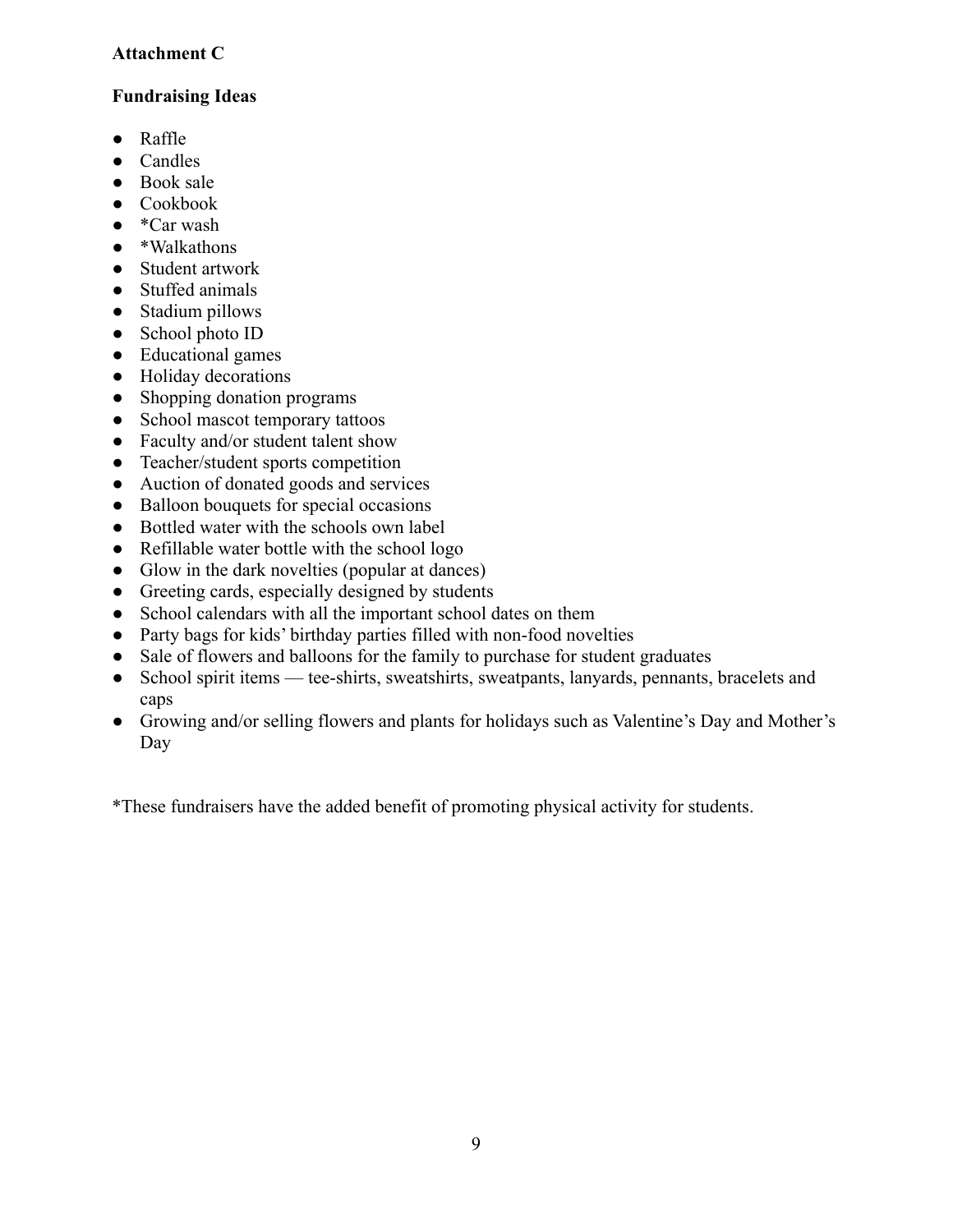#### **Attachment D**

#### **Classroom Rewards**

- $\bullet$  A smile
- Going first
- Verbal praise
- Sit by friends
- Teaching the class
- Helping the teacher
- Enjoy class outdoors
- $\bullet$  A field trip for the class
- $\bullet$  Choosing a class activity
- Walk with a teacher during lunch
- Eat lunch outdoors with the class
- Eat lunch with a teacher or principal
- Extra credit or class participation points
- Have lunch or breakfast in the classroom
- A photo recognition board in a prominent location in the school
- A note from the teacher to the student commending his or her achievement
- A phone call, email, or letter sent home to parents or guardians commending a child's accomplishment
- Recognition of a child's achievement on the school-wide morning announcements or school website
- Ribbon, certificate in recognition of achievement or a sticker with an affirming message (e.g. "Great job")
- Take a trip to the treasure box (filled with: stickers, temporary tattoos, pencils, pens, highlighters, sidewalk chalk, notepads, erasers, bookmarks, etc.)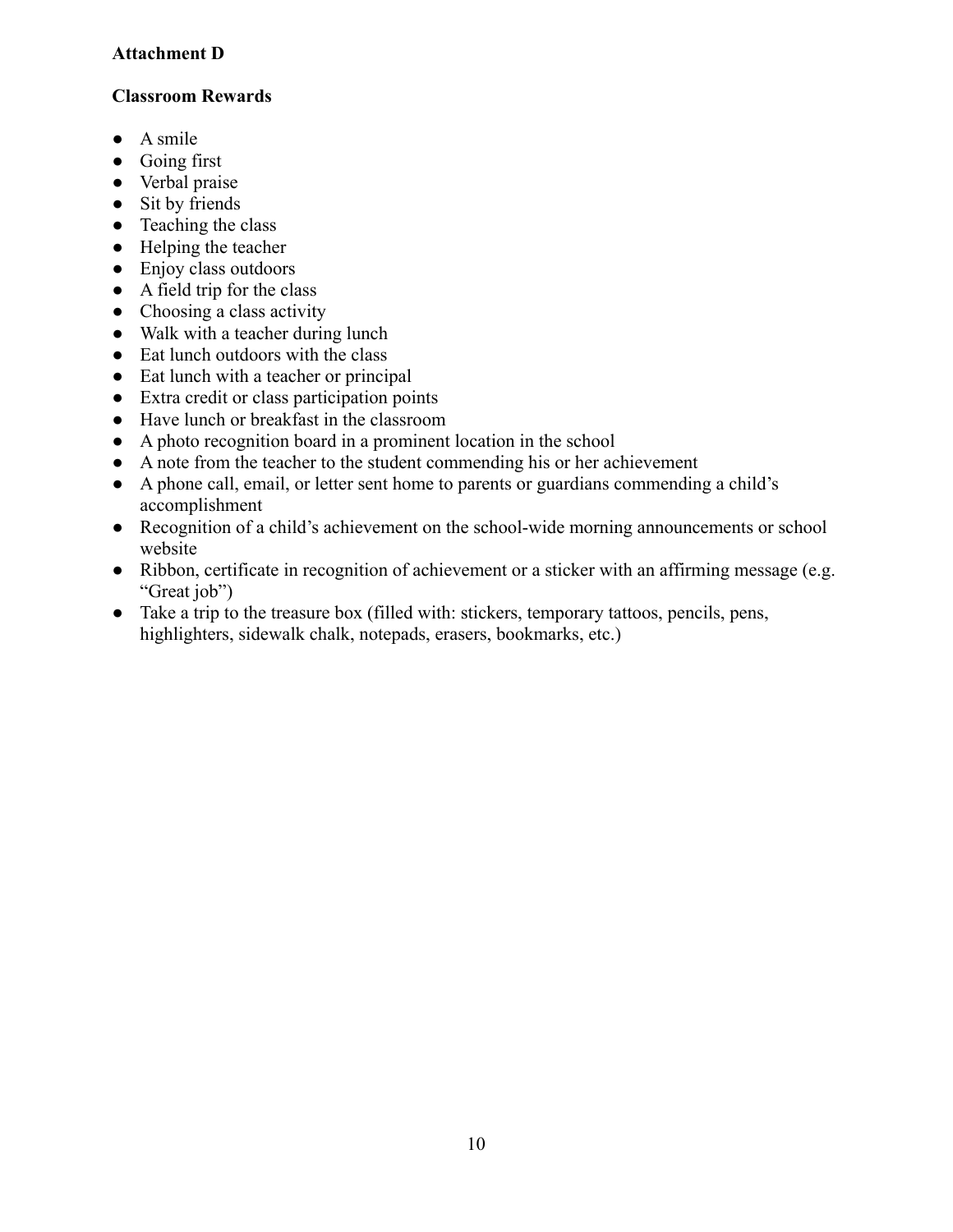#### **Attachment E**

#### **GO, SLOW AND WHOA FOODS**

Nutrition education strategies for elementary aged children are communicated via "red light, green light" type theory where foods are categorized as either **GO** (foods with minimal to no amount of fat –fruits, vegetables, whole grains etc), **SLOW** (foods prepared or containing a small amount of fat such as muffins or 2% milk) or **WHOA** (foods containing high amounts of fat such as fried chicken or doughnuts).

#### **GO Foods**

#### **Breads and Cereals** *Without added fat*

| <b>Breads</b>   | Bread, buns, rolls, bagels, pizza crust, tortillas, pita bread, French bread, waffles, |  |
|-----------------|----------------------------------------------------------------------------------------|--|
|                 | pancakes                                                                               |  |
| Pasta           | Spaghetti, macaroni noodles                                                            |  |
| <b>Rice</b>     | White and brown rice                                                                   |  |
| <b>Cereals</b>  | All hot and cold cereals (except granola)                                              |  |
| <b>Crackers</b> | Graham, rye crisps, melba toast, crisp bread                                           |  |
| <b>Snacks</b>   | Air popped popcorn, pretzels, oven baked tortilla chips, rice and popcorn cakes        |  |

#### **Vegetables**

#### *Without added fat*

All fresh, frozen, or drained canned vegetables like corn, green beans, peas, carrots, celery, potatoes, cucumbers, zucchini, lettuce, tomatoes

#### **Fruits**

All fresh, frozen, canned or dried fruits like bananas, oranges, apples, applesauce, berries, cherries, grapefruit, pears, oranges, peaches, grapes, pineapple, raisins, figs, dates

#### **Dairy**

| <b>Cheese</b> | Part-skim mozzarella, low-fat cheese, string cheese, farmer cheese, low-fat |
|---------------|-----------------------------------------------------------------------------|
|               | cottage cheese                                                              |
| Yogurt        | Low fat yogurt                                                              |
| <b>Milk</b>   | Non-fat, skim, or 1% milk, non-fat dry milk                                 |

#### **Meats**

#### *Baked, broiled, grilled, or microwaved without added fat* **Beef** Trimmed beef, extra lean ground beef, ground beef - drained and rinsed **Pork** Trimmed pork

| <b>Poultry</b> | Chicken and turkey without skin, lean ground chicken and turkey     |
|----------------|---------------------------------------------------------------------|
| Fish           | Tuna canned in water, fresh and frozen unbreaded fish and shellfish |
| <b>Legumes</b> | Beans, split peas, lentils, hummus, tofu                            |

#### **Eggs**

#### *Without added fat*

Egg whites or egg substitutes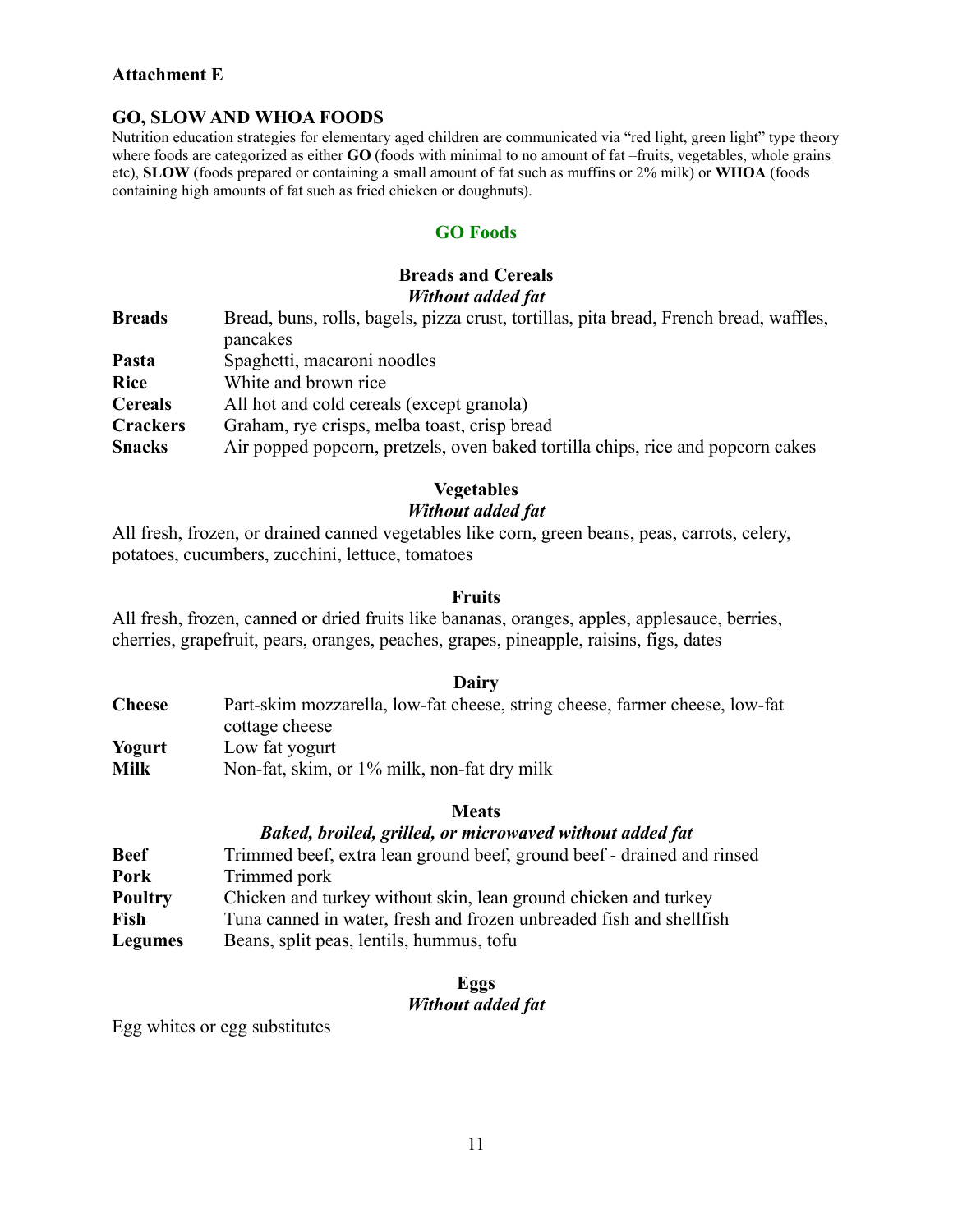#### **Spreads and Sauces**

| <b>Spreads</b>   | Jam, jelly, spreadable fruit, honey, mustard, catsup              |  |  |
|------------------|-------------------------------------------------------------------|--|--|
| <b>Dressings</b> | Fat free: salad dressings, mayonnaise, and sour cream             |  |  |
| <b>Sauces</b>    | Light syrup, low-fat gravy, tomato sauce                          |  |  |
| <b>Dips</b>      | Fat free: yogurt, cottage cheese, sour cream, and salad dressings |  |  |
| <b>Spices</b>    | Seasonings without salt like garlic and onion powder, herbs       |  |  |

#### **Desserts**

Ice milk, ice milk bars, frozen fruit juice bars, low-fat frozen yogurt, sherbet, chewy fruit snacks, fig bars, ginger snaps

#### **Beverages**

Water, all 100% fruit juices, low-sodium vegetable juices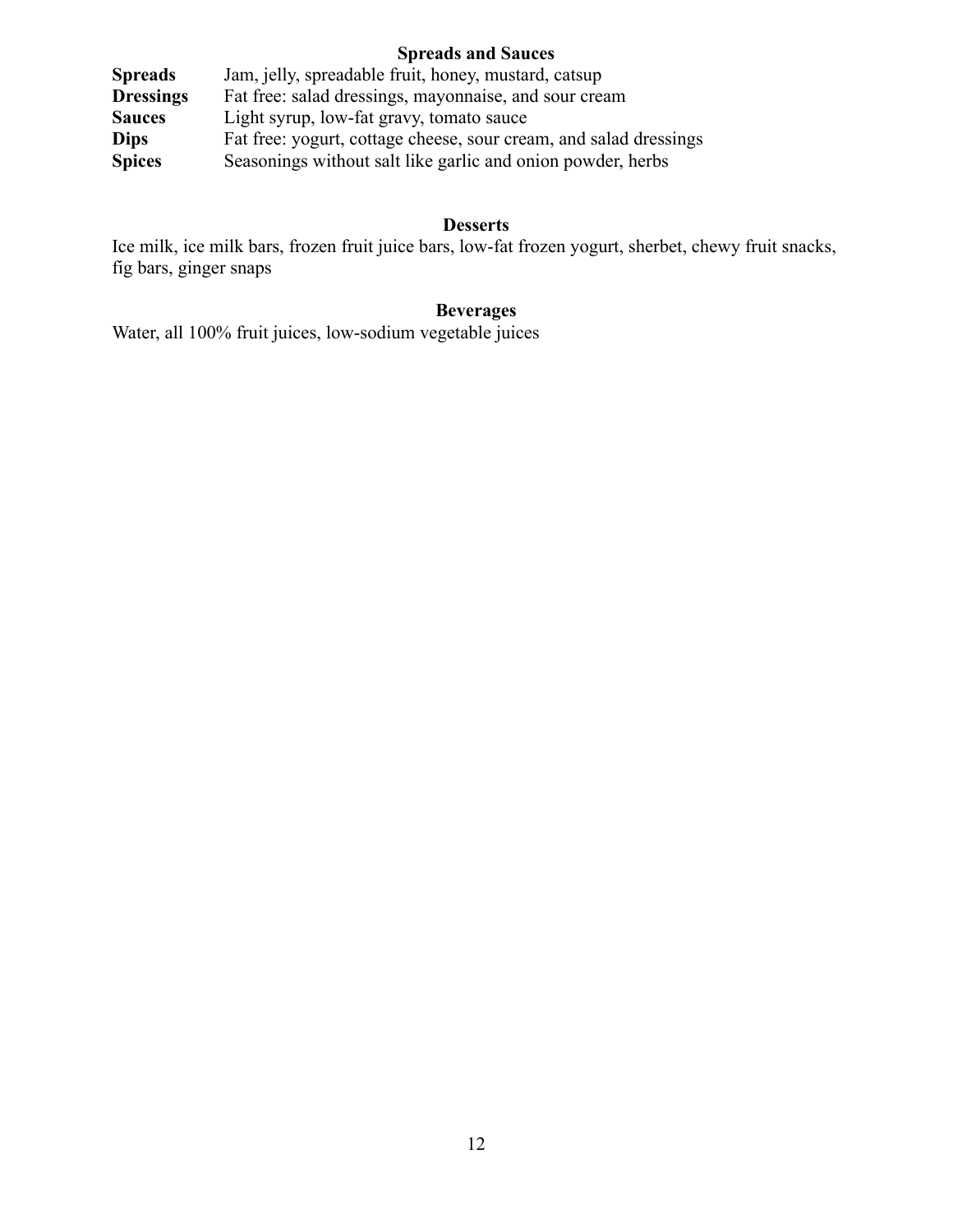#### **Slow Foods**

#### **Breads and Cereals** *Without added fat*

**Breads** French toast, taco shells, muffins, cornbread, biscuits **Cereal** Granola<br>**Crackers** All varie **Crackers** All varieties not included on the GO list **Snacks** Popcorn with butter or margarine, taco chips

#### **Vegetables**

#### *With added fat*

All vegetables with added fat and salt; oven baked potatoes like French fries and hash browns

#### **Dairy**

| <b>Cheese</b> | Processed cheese spread |
|---------------|-------------------------|
| Milk          | $2\%$ milk              |

#### **Meats**

#### *Baked, broiled, grilled or microwaved*

| <b>Beef</b>      | Lean ground beef, broiled hamburgers                                        |
|------------------|-----------------------------------------------------------------------------|
| Pork             | Ham, Canadian bacon                                                         |
| <b>Poultry</b>   | Chicken or turkey with skin, breaded baked chicken                          |
| <b>Processed</b> | Low-fat hot dogs and low fat luncheon meat, turkey sausage                  |
| Fish             | Tuna canned in oil, baked breaded fish and shellfish                        |
| <b>Legumes</b>   | Peanut butter, peanuts and other nuts, canned pork and beans, refried beans |

#### **Eggs**

#### *Without added fat*

Whole eggs scrambled, poached, or boiled

#### **Sauces**

**Dressing** Low-fat: salad dressings, mayonnaise, and sour cream **Dips** Low-fat: sour cream, cream cheese

#### **Desserts**

Unfrosted cookies and cakes8

#### **Fats**

Soft (tub) margarine, vegetable oils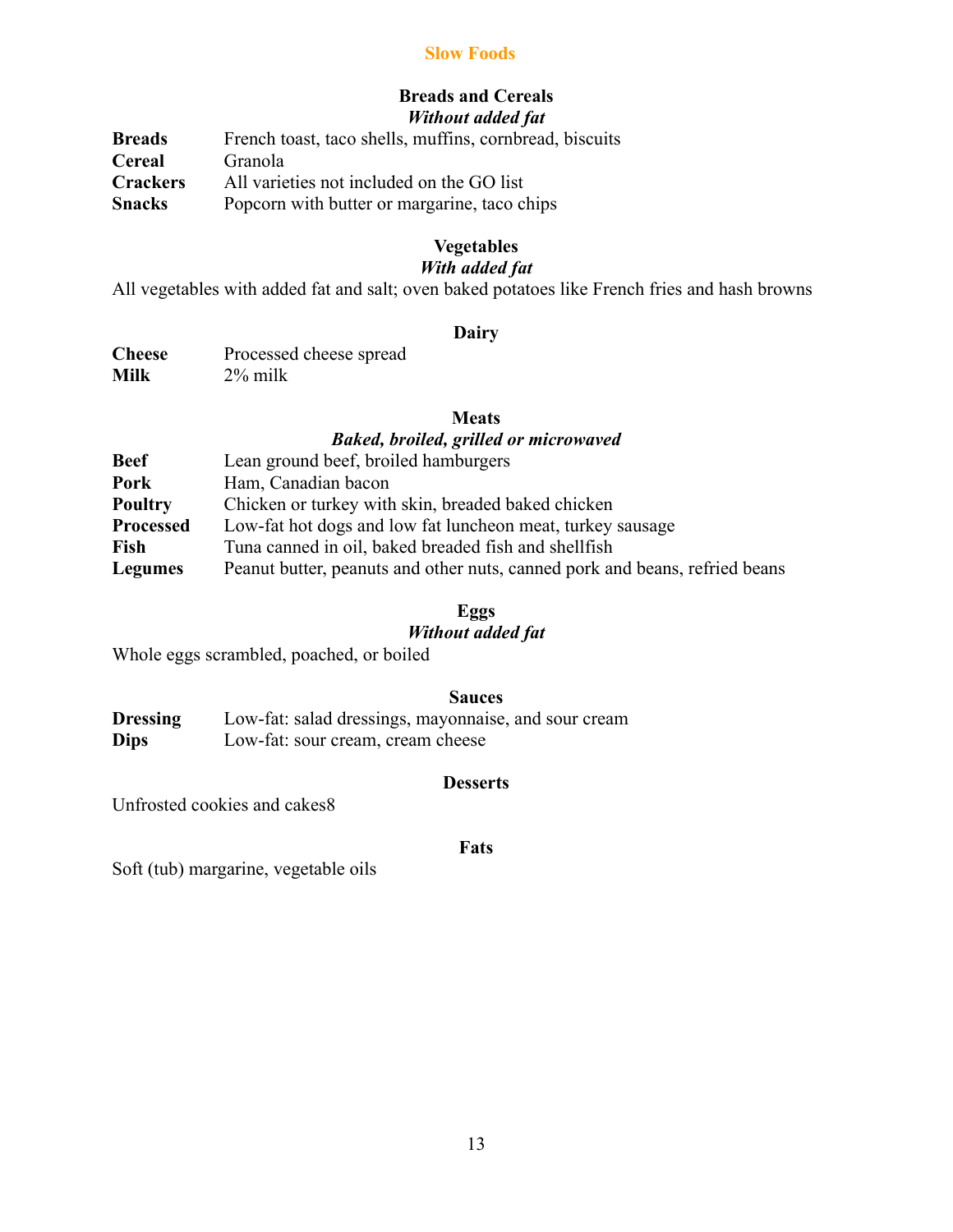#### **WHOA Foods**

#### **Breads and Cereals**

**Breads** Croissants, doughnuts, sweet rolls **Snacks** Chips

#### **Vegetables**

Fried potatoes like French fries, hash browns; other deep-fried vegetables

#### **Dairy**

| <b>Cheese</b> | American, Colby, Cheddar, Swiss, cream cheese |
|---------------|-----------------------------------------------|
| <b>Milk</b>   | Whole milk                                    |

#### **Meats**

| Untrimmed beef, regular ground beef, brisket, fried hamburgers |  |
|----------------------------------------------------------------|--|
| Untrimmed pork, ribs, bacon                                    |  |
| Fried chicken or chicken nuggets                               |  |
| Hot dogs, lunch meats, pepperoni, sausage, beef jerky          |  |
| Fried fish and shellfish                                       |  |
|                                                                |  |

#### **Eggs**

#### *With added fat*

Whole eggs fried or scrambled in fat

#### **Sauces**

| Dressing:     | Regular salad dressing, mayonnaise and sour cream |  |  |
|---------------|---------------------------------------------------|--|--|
| <b>Sauces</b> | Gravy, cheese sauce, cream sauce                  |  |  |
| <b>Dips</b>   | Made with cream cheese, mayonnaise or sour cream  |  |  |
| <b>Spices</b> | Salt, seasonings with salt                        |  |  |

#### **Desserts**

Frosted cookies and cakes, pies, cheese cake, ice cream, chocolate candies, any of the USDA approved list of Foods of Minimal Nutritional Value (FMNV)

#### **Fats**

Butter, lard, salt pork, hard (stick) margarine

#### **Beverages**

Regular soft drinks or beverages with sugar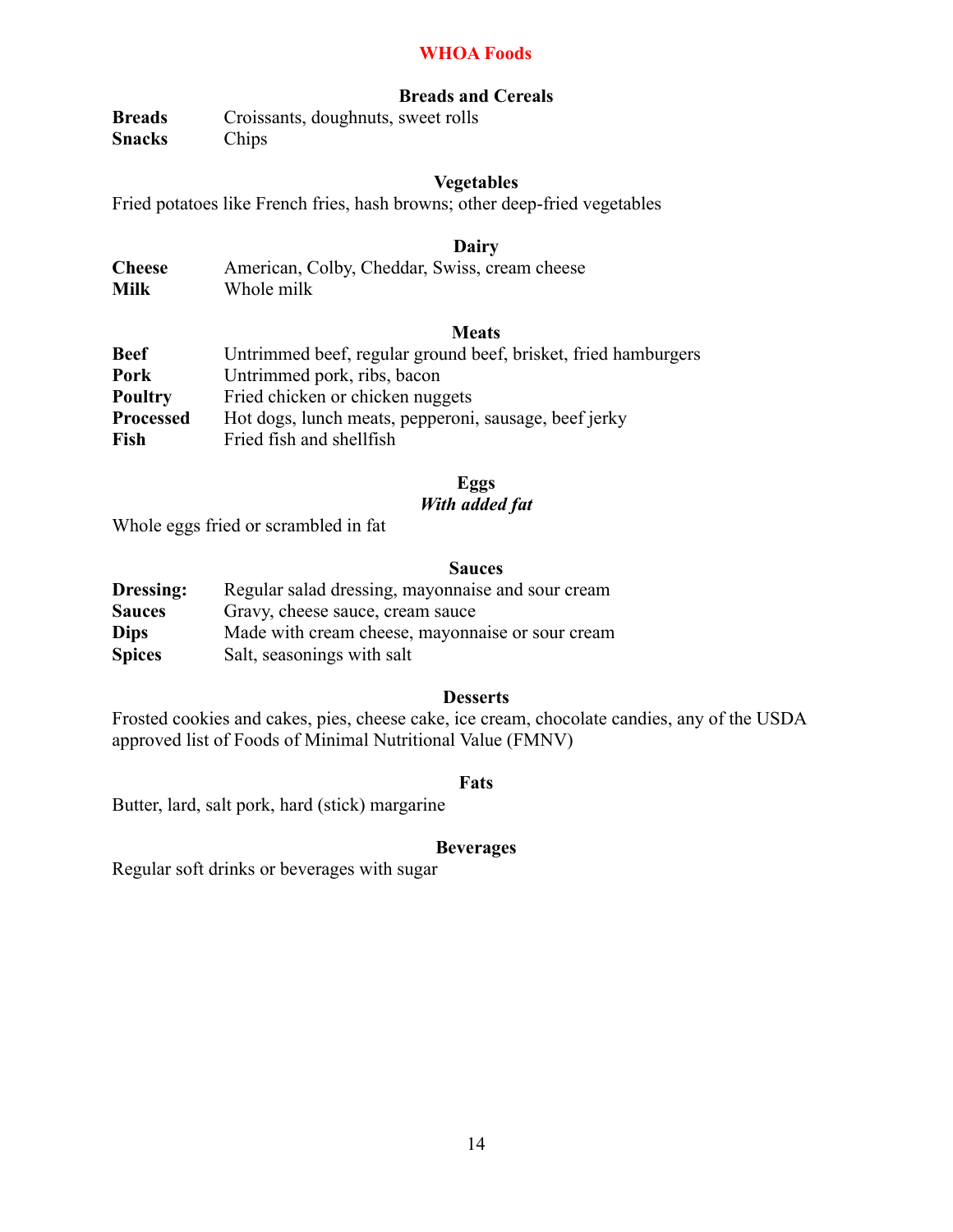#### **Attachment F**

# *Needs Assessment & Annual Evaluation Tool*

### **Goals for Nutrition Education**

| <b>Policy Goals</b>                                                                                                                                                                     | $\Omega$<br>$\bf k$ | <b>Needs Improvement/Actions</b> |
|-----------------------------------------------------------------------------------------------------------------------------------------------------------------------------------------|---------------------|----------------------------------|
| Students in grades PreK-12 receive nutrition education as<br>part of a sequential, standards-based program coordinated<br>within a comprehensive health education curriculum.           |                     |                                  |
| Nutrition education is integrated into the standards-based<br>lesson plans of other subjects.                                                                                           |                     |                                  |
| A combination of classroom instruction, nutrition<br>education in the cafeteria, health fairs, field trips and/or<br>assemblies provide 50 contact hours each year for each<br>student. |                     |                                  |
| The nutrition education program includes enjoyable<br>interactive activities.                                                                                                           |                     |                                  |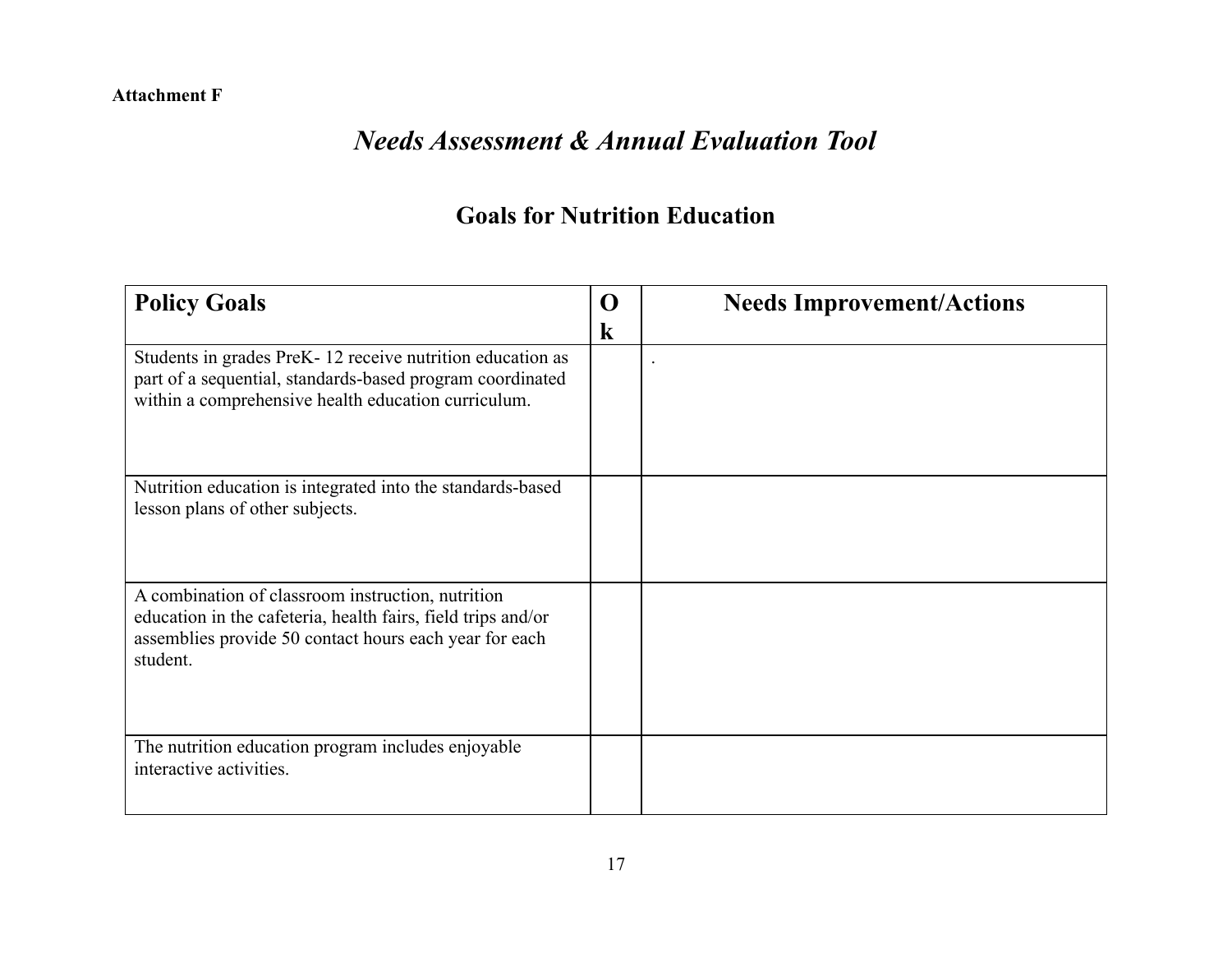### **Goals for Physical Activity**

| <b>Policy Goals</b>                                                                                                                                                                                                                          | Ok | <b>Needs Improvement/Actions</b>           |
|----------------------------------------------------------------------------------------------------------------------------------------------------------------------------------------------------------------------------------------------|----|--------------------------------------------|
| Students in grades PreK-12 participate in daily<br>standards-based physical education which is consistent with<br>state/district standards/guidelines/framework and is<br>coordinated within a comprehensive health education<br>curriculum. |    |                                            |
| Elementary students participate in physical education for a<br>minimum of 150 minutes per week.<br>Middle and high school students participate in physical<br>education for a minimum of 225 minutes per week.                               |    | Will work to find more time in scheduling. |
| Elementary students have daily supervised recess.                                                                                                                                                                                            |    |                                            |
| Physical activities are available to students through a range<br>of before- and after-school programs.                                                                                                                                       |    |                                            |
| The physical education program actively engages families as<br>partners in providing physical activity beyond the school day.                                                                                                                |    | Girls on the Run program                   |

# **Goals for Other School-Based Activities Designed To Promote Student Wellness**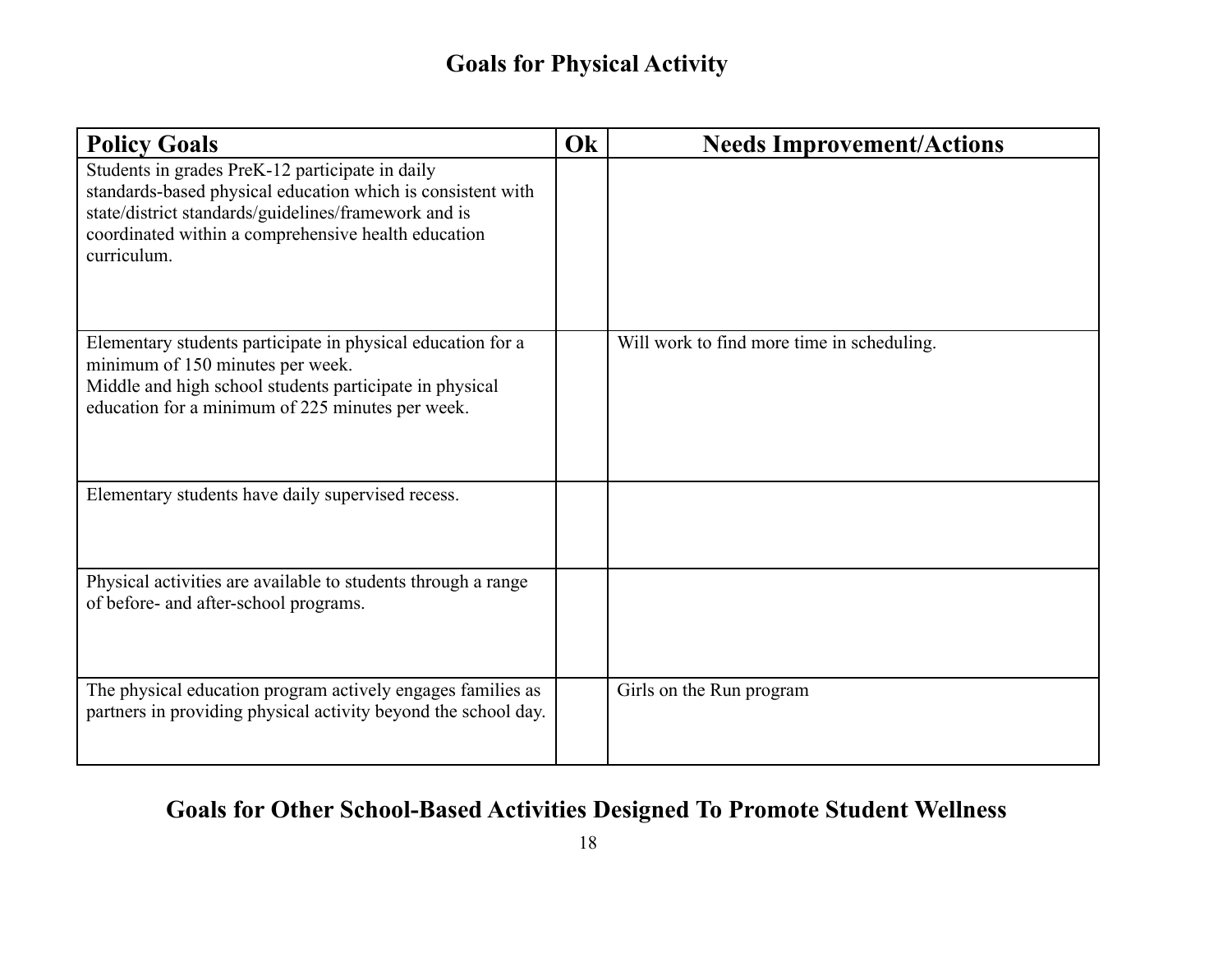### *Parent Partnerships*

| <b>Policy Goals</b>                                                                                                                                      | Ok | <b>Needs Improvement/Actions</b> |
|----------------------------------------------------------------------------------------------------------------------------------------------------------|----|----------------------------------|
| Schools shall support parents' efforts to provide a healthy<br>diet and daily physical activity for their children in<br>elementary through high school. |    |                                  |
| Parents shall be provided information to help them<br>incorporate healthy eating and physical activity into their<br>student's lives.                    |    |                                  |

### *Consistent School Activities and Environment-Healthy Eating*

| <b>Policy Goals</b>                                                                                                                                         |   | <b>Needs Improvement/Actions</b> |
|-------------------------------------------------------------------------------------------------------------------------------------------------------------|---|----------------------------------|
|                                                                                                                                                             | k |                                  |
| Food providers share information about the nutritional<br>content of school meals and/or individually sold foods with<br>students, family and school staff. |   |                                  |

# *Consistent School Activities and Environment-Healthy Eating – cont'd*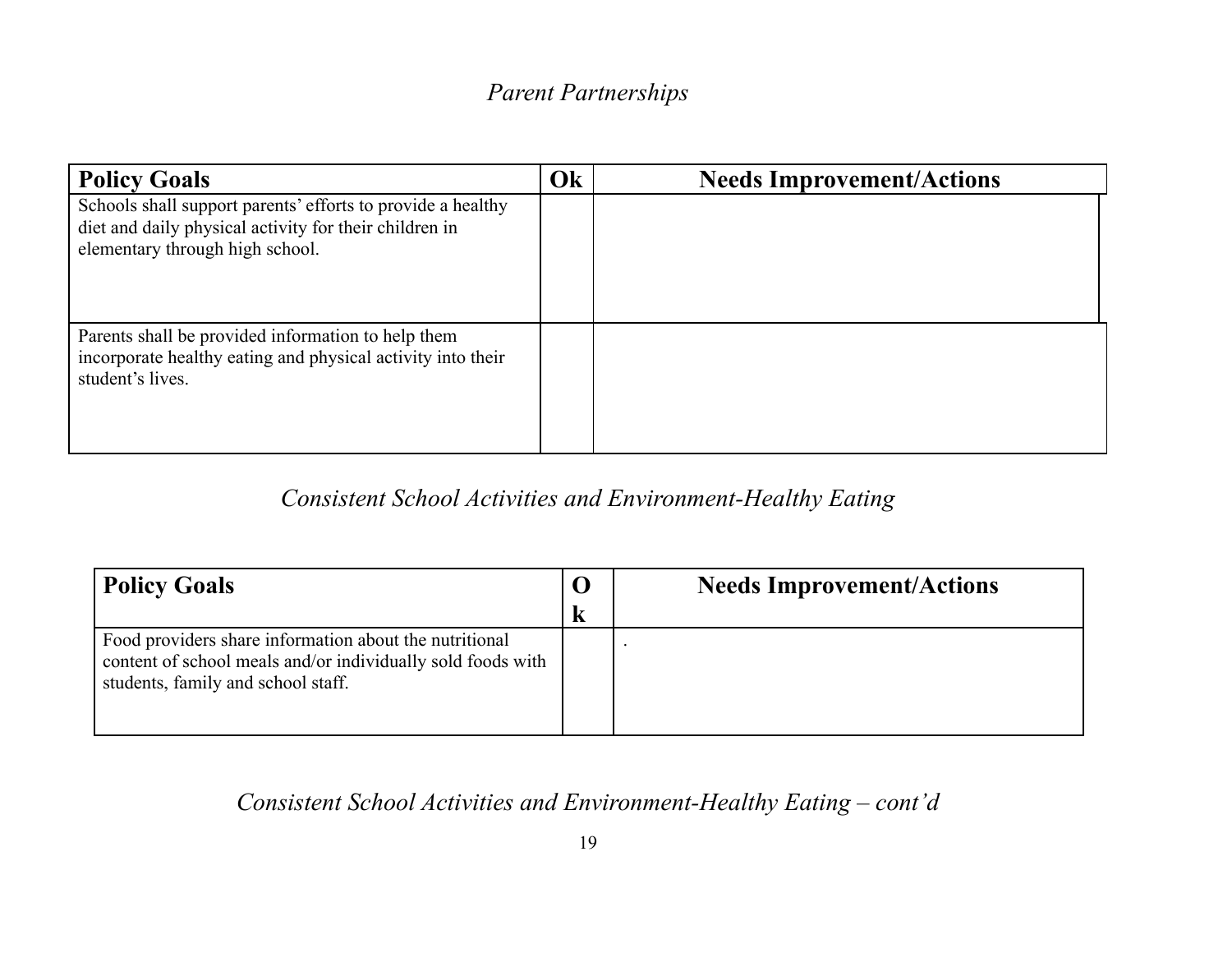| <b>Policy Goals</b>                                                                                                                                                                                                                                               | $\mathbf{\Omega}$<br>k | <b>Needs Improvement/Actions</b> |
|-------------------------------------------------------------------------------------------------------------------------------------------------------------------------------------------------------------------------------------------------------------------|------------------------|----------------------------------|
| School meals are served in a clean, safe and pleasant setting<br>with adequate time to eat. The National Association of State<br>Boards recommends that students have at least 10 minutes<br>after sitting down for breakfast and 20 minutes for lunch to<br>eat. |                        |                                  |
| Food service personnel have pre-service training and<br>regularly participate in professional development activities.                                                                                                                                             |                        |                                  |
| Food providers involve families, students and other school<br>personnel in food and beverage selections for their local<br>school.                                                                                                                                |                        |                                  |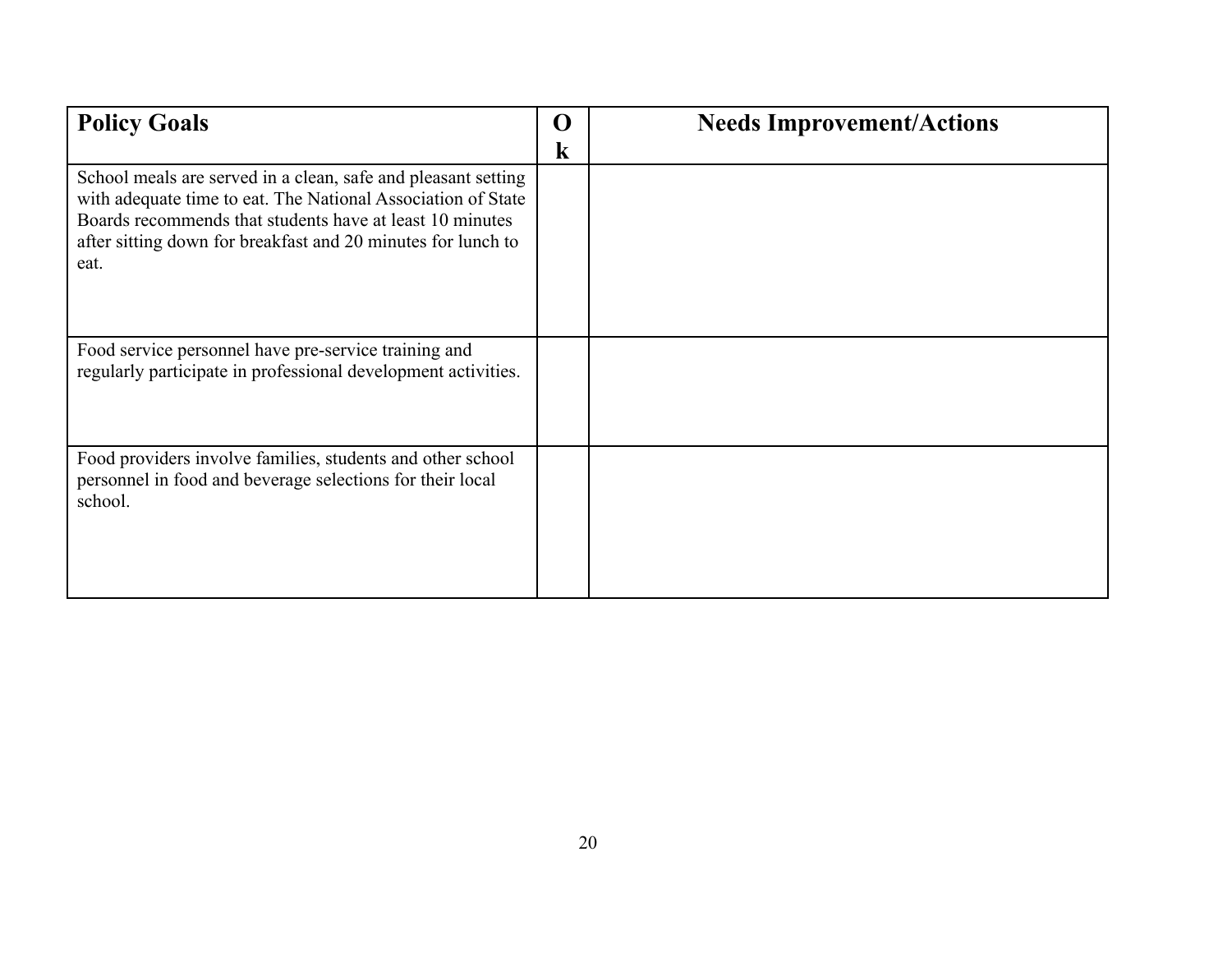| O       | <b>Needs Improvement/Actions</b> |
|---------|----------------------------------|
| $\bf k$ |                                  |
|         |                                  |
|         |                                  |
|         |                                  |
|         |                                  |
|         |                                  |
|         |                                  |
|         |                                  |
|         |                                  |
|         |                                  |
|         |                                  |
|         |                                  |
|         |                                  |
|         |                                  |
|         |                                  |
|         |                                  |
|         |                                  |
|         |                                  |
|         |                                  |
|         |                                  |
|         |                                  |
|         |                                  |
|         |                                  |
|         |                                  |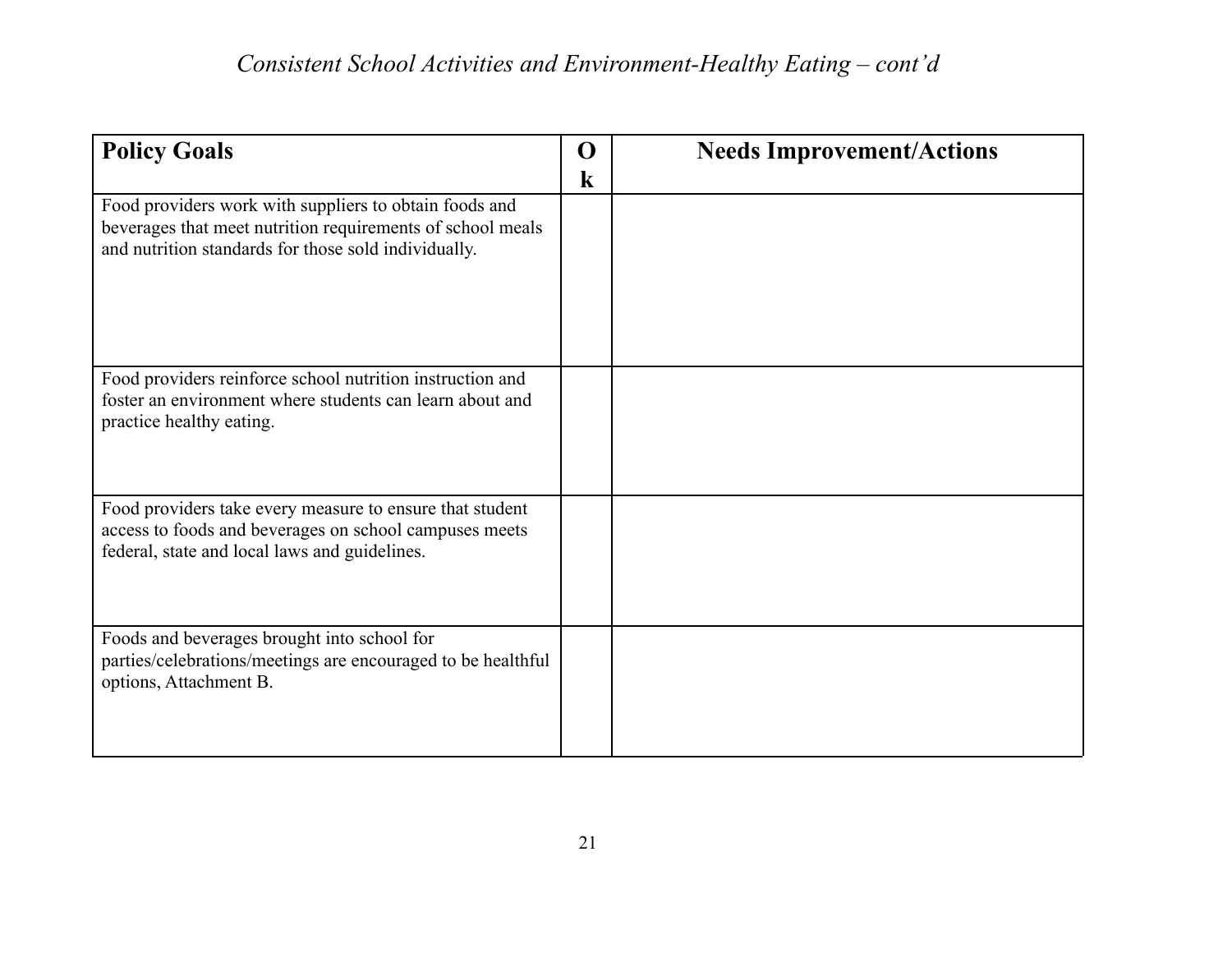| <b>Policy Goals</b>                                                                                                      | U | <b>Needs Improvement/Actions</b> |
|--------------------------------------------------------------------------------------------------------------------------|---|----------------------------------|
|                                                                                                                          | k |                                  |
| All foods and beverages on campus comply with the<br>federal, state and local food safety and sanitation<br>regulations. |   |                                  |
| Access to any area involved in storage, preparation or<br>service of food is limited to authorized personnel.            |   |                                  |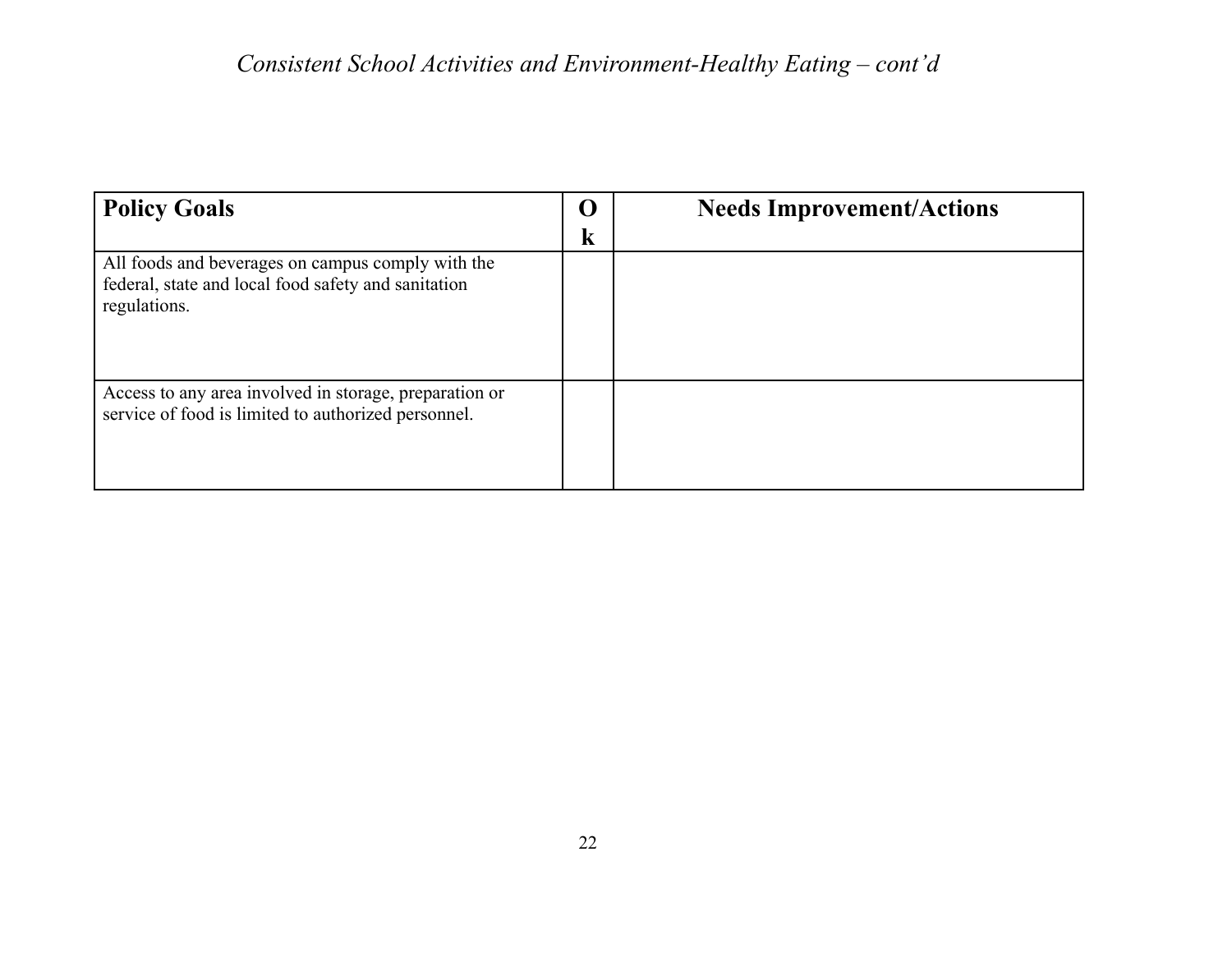# *Consistent School Activities and Environment-Physical Activity*

| <b>Policy Goals</b>                                                                                             | k | <b>Needs Improvement/Actions</b> |
|-----------------------------------------------------------------------------------------------------------------|---|----------------------------------|
| Physical education is provided by state certified staff that<br>regularly participates in continuing education. |   |                                  |
| Physical education classes have a student to teacher ratio<br>comparable to those in other curricular areas.    |   |                                  |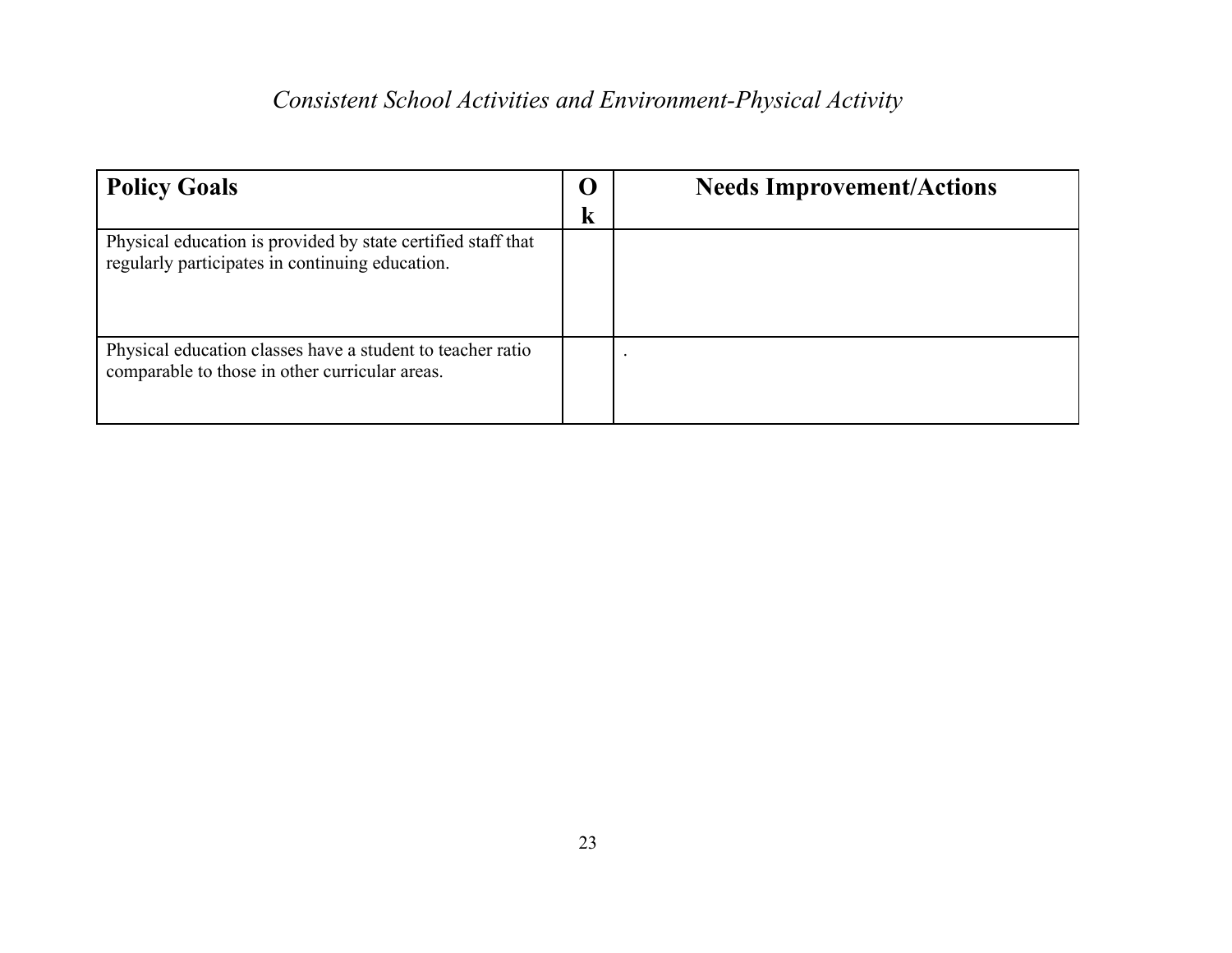| <b>Policy Goals</b>                                                                                                                                                 | $\Omega$<br>$\bf k$ | <b>Needs Improvement/Actions</b> |
|---------------------------------------------------------------------------------------------------------------------------------------------------------------------|---------------------|----------------------------------|
| The physical education program is coordinated with the<br>overall school health program. Physical education topics<br>are integrated within other curricular areas. |                     |                                  |
| Extended periods of inactivity are limited and students are<br>provided activity breaks during long periods of inactivity.                                          |                     |                                  |
| Community partnerships provide students with additional<br>opportunities to be active.                                                                              |                     |                                  |
| The school's physical activity facility is available to the<br>community and students outside the normal school day.                                                |                     |                                  |
| The physical activity facilities on school grounds are safe.                                                                                                        |                     |                                  |
| The school works with the community to create a safe and<br>supportive environment for students to walk or bike to<br>school.                                       |                     |                                  |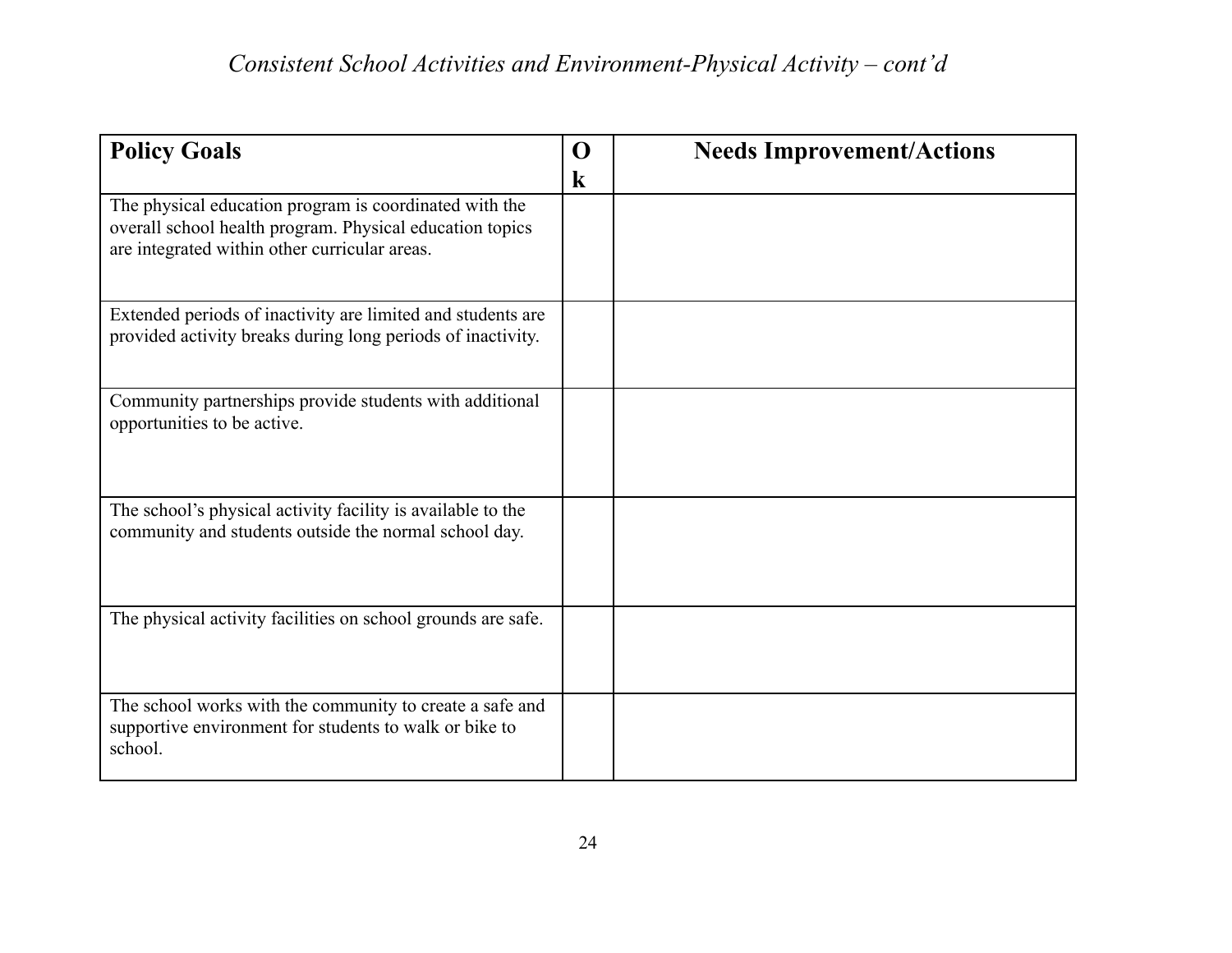| <b>Policy Goals</b>                                                                                                                                           | ( )<br>k | <b>Needs Improvement/Actions</b> |
|---------------------------------------------------------------------------------------------------------------------------------------------------------------|----------|----------------------------------|
| School personnel are encouraged to use nonfood<br>incentives or rewards with students, Attachment D, and<br>do not withhold food from students as punishment. |          |                                  |
| School personnel do not use physical activity as<br>punishment or withhold participation in recess or<br>physical education class as punishment.              |          |                                  |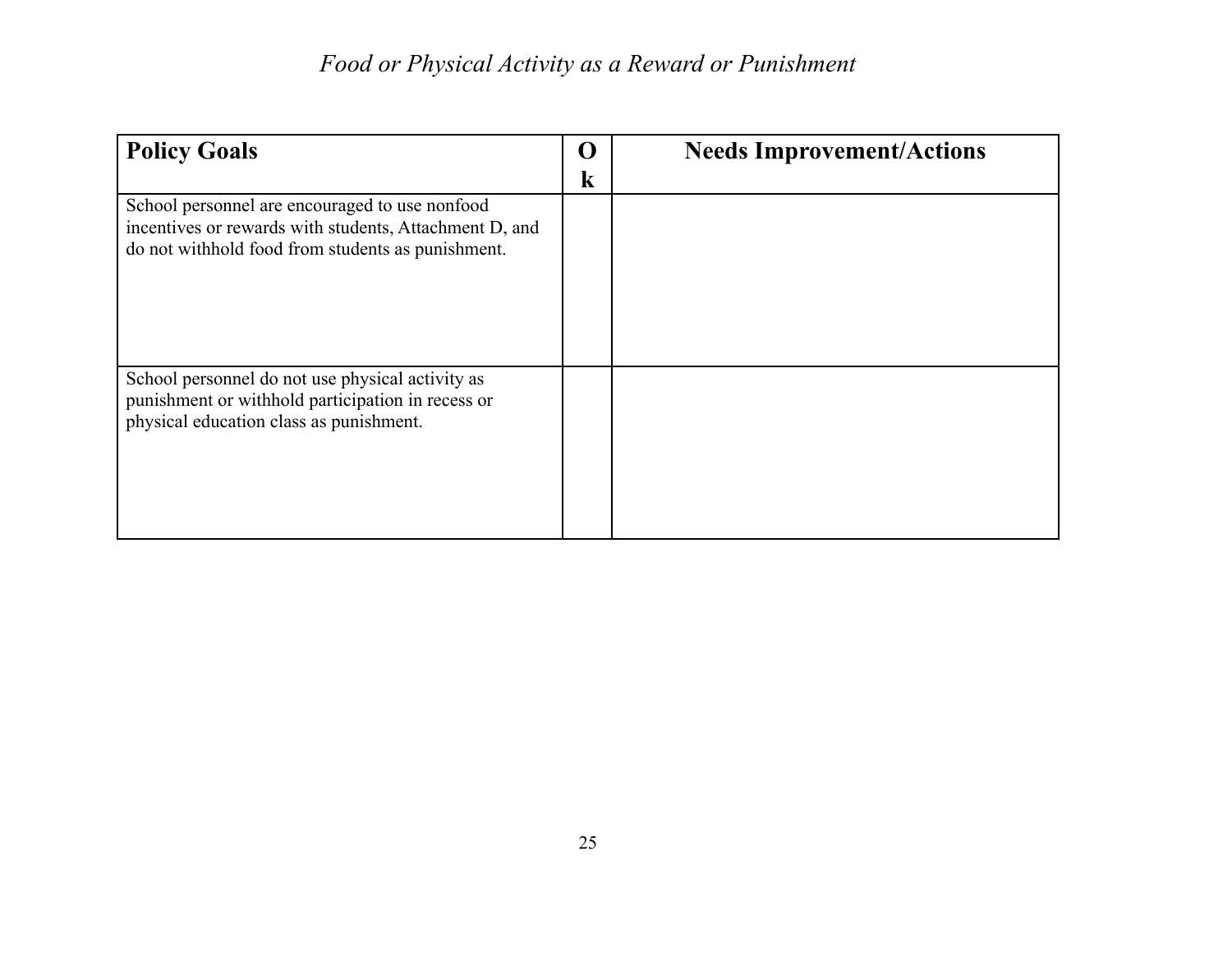# **Nutrition Guidelines for All Foods and Beverages Available On School Campuses During The School Day**

| <b>Policy Goals</b>                                                                                                                                                                                                                   | Ok | <b>Needs Improvement/Actions</b> |
|---------------------------------------------------------------------------------------------------------------------------------------------------------------------------------------------------------------------------------------|----|----------------------------------|
| Food providers offer a variety of age-appropriate,<br>appealing foods and beverage choices and employ food<br>preparation, purchasing and meal planning practices<br>consistent with the current Dietary Guidelines for<br>Americans. |    |                                  |
| All foods and beverages sold individually (apart from<br>the reimbursable school meal) on school campuses<br>during the school day meet the nutrition standards of<br>Attachment A.                                                   |    |                                  |
| Nutritious and appealing foods and beverages are.<br>available wherever and whenever food is sold or offered<br>at school.                                                                                                            |    |                                  |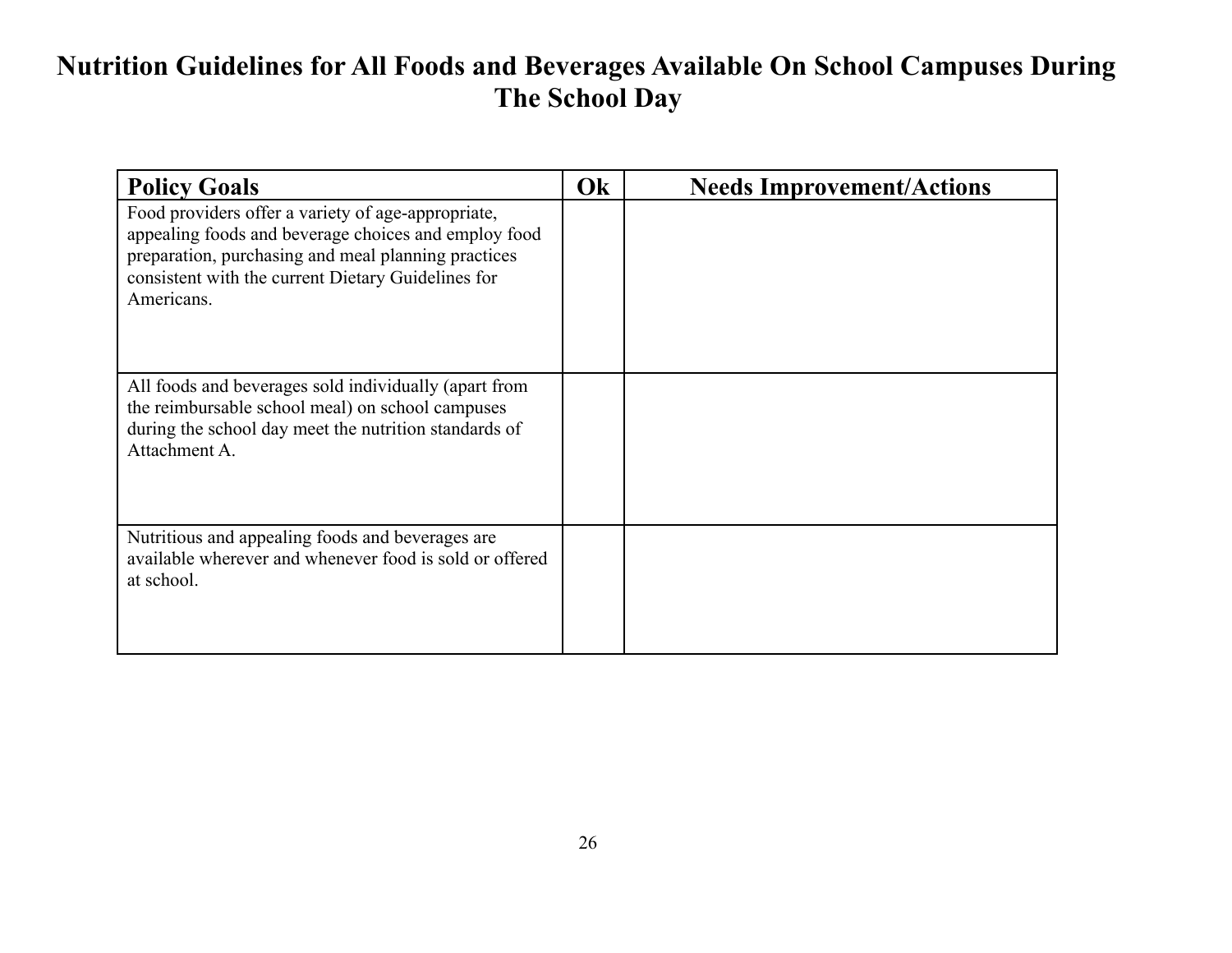### **Guidelines for School Meals**

| <b>Policy Goals</b>                                                                                                                                                                                                                                                                   | Ok | <b>Needs Improvement/Actions</b> |
|---------------------------------------------------------------------------------------------------------------------------------------------------------------------------------------------------------------------------------------------------------------------------------------|----|----------------------------------|
| School meals served are consistent with the<br>recommendations of the Dietary Guidelines and/or the<br>nutrition requirements and regulations for the National<br>School Lunch Program and/or School Breakfast<br>Program and all applicable state and local laws and<br>regulations. |    |                                  |

# **Measuring Implementation & Community Involvement**

| Policy Goals                                                                                          | Ok | <b>Needs Improvement/Actions</b> |
|-------------------------------------------------------------------------------------------------------|----|----------------------------------|
| The district superintendent ensures that each school<br>meets the local wellness policy requirements. |    |                                  |
|                                                                                                       |    |                                  |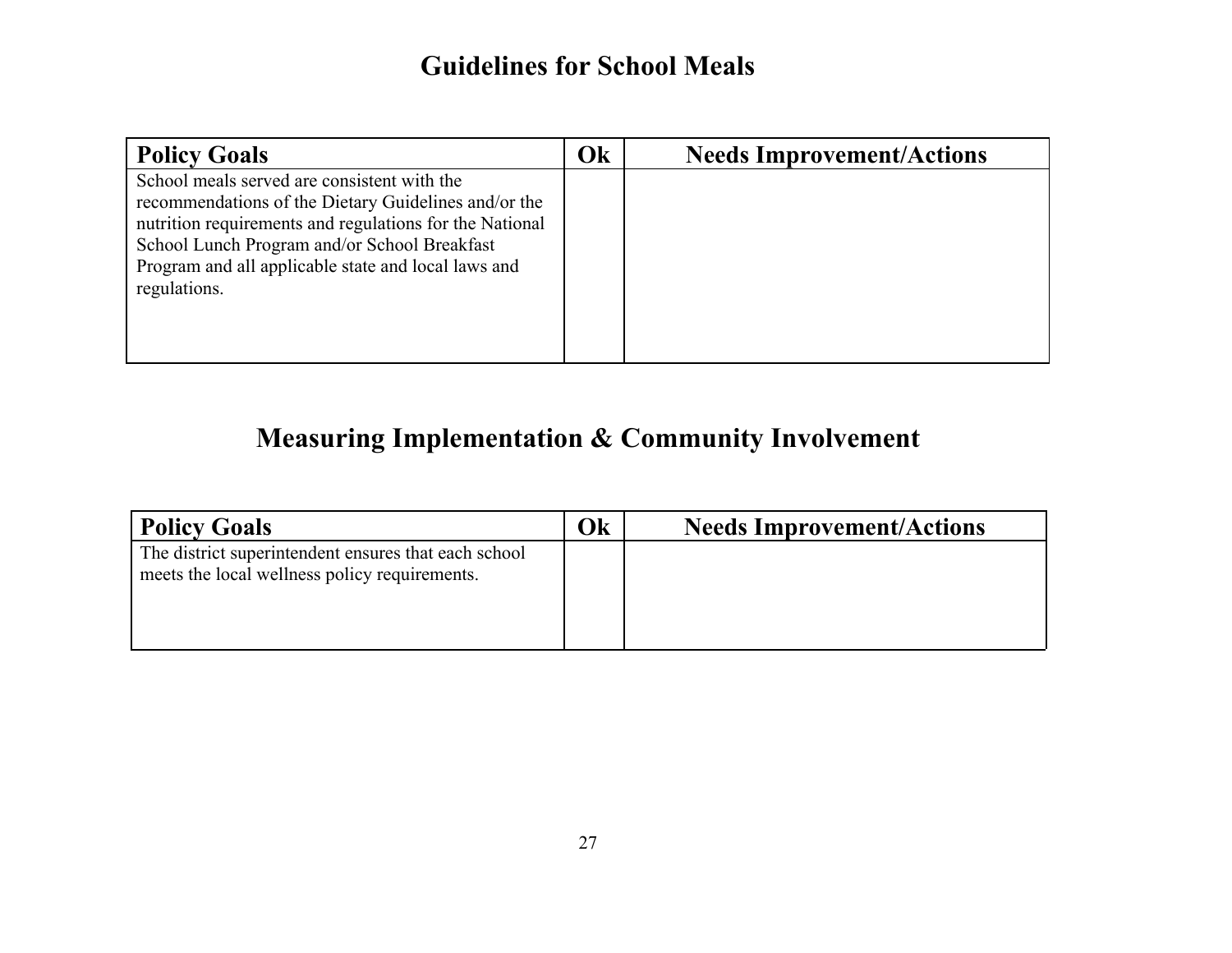# **Measuring Implementation & Community Involvement – cont'd**

| <b>Policy Goals</b>                                                                                                                                                                                                                                                                                                                                                                                                                                                                                                  | Ok | <b>Needs Improvement/Actions</b> |
|----------------------------------------------------------------------------------------------------------------------------------------------------------------------------------------------------------------------------------------------------------------------------------------------------------------------------------------------------------------------------------------------------------------------------------------------------------------------------------------------------------------------|----|----------------------------------|
| The district superintendent appoints a district wellness<br>team/committee.                                                                                                                                                                                                                                                                                                                                                                                                                                          |    |                                  |
| The district wellness team/committee members are<br>staggered.                                                                                                                                                                                                                                                                                                                                                                                                                                                       |    |                                  |
| The district wellness team/committee is responsible<br>for:<br>$\checkmark$ creating and maintaining<br>bylaws for operation,<br>$\boldsymbol{\checkmark}$ assessing the current school<br>environment,<br>$\checkmark$ development of a local<br>wellness policy,<br>$\triangleright$ presenting the local wellness<br>policy to the school board for<br>approval,<br>$\triangleright$ measuring the<br>implementation of the local<br>wellness policy, and<br>$\checkmark$ recommending revision of<br>the policy. |    |                                  |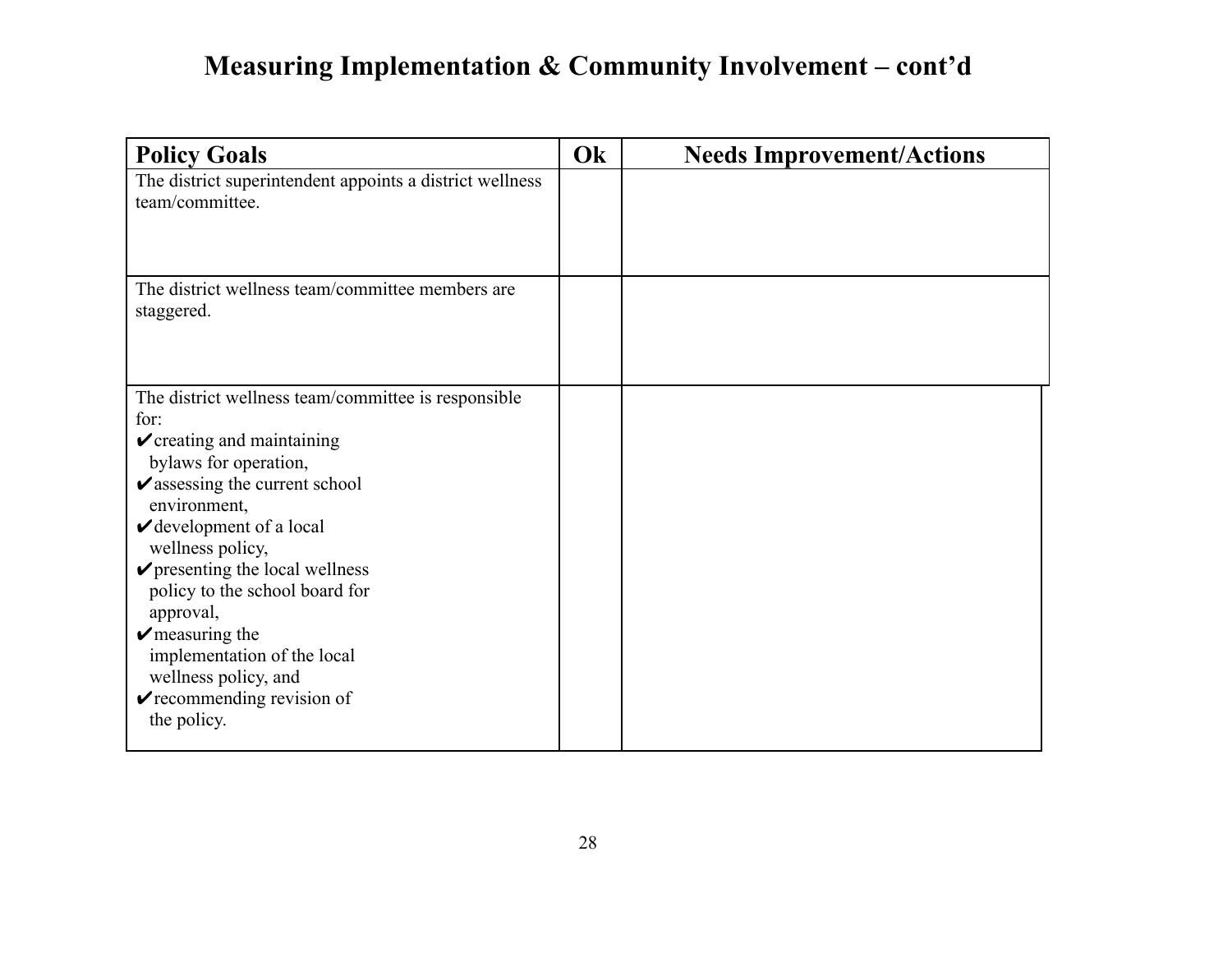# **Measuring Implementation & Community Involvement – cont'd**

| <b>Policy Goals</b>                                                                                                                                                                                                                                                                                      | Ok | <b>Needs Improvement/Actions</b> |
|----------------------------------------------------------------------------------------------------------------------------------------------------------------------------------------------------------------------------------------------------------------------------------------------------------|----|----------------------------------|
| The principal of each campus is responsible for:<br>$\checkmark$ implementation of the local<br>wellness policy, and<br>$\triangleright$ appointing a school-based<br>evaluation team to develop<br>and implement an annual<br>evaluation plan.                                                          |    |                                  |
| The school-based evaluation team is responsible for:<br>$\vee$ evaluating policy<br>implementation,<br>$\triangleright$ identifying areas for<br>improvement,<br>$\triangleright$ reporting their findings to the<br>campus principal, and<br>$\checkmark$ developing an action plan for<br>improvement. |    |                                  |
| The district wellness team/committee hears reports from<br>each school-based evaluation team annually.                                                                                                                                                                                                   |    |                                  |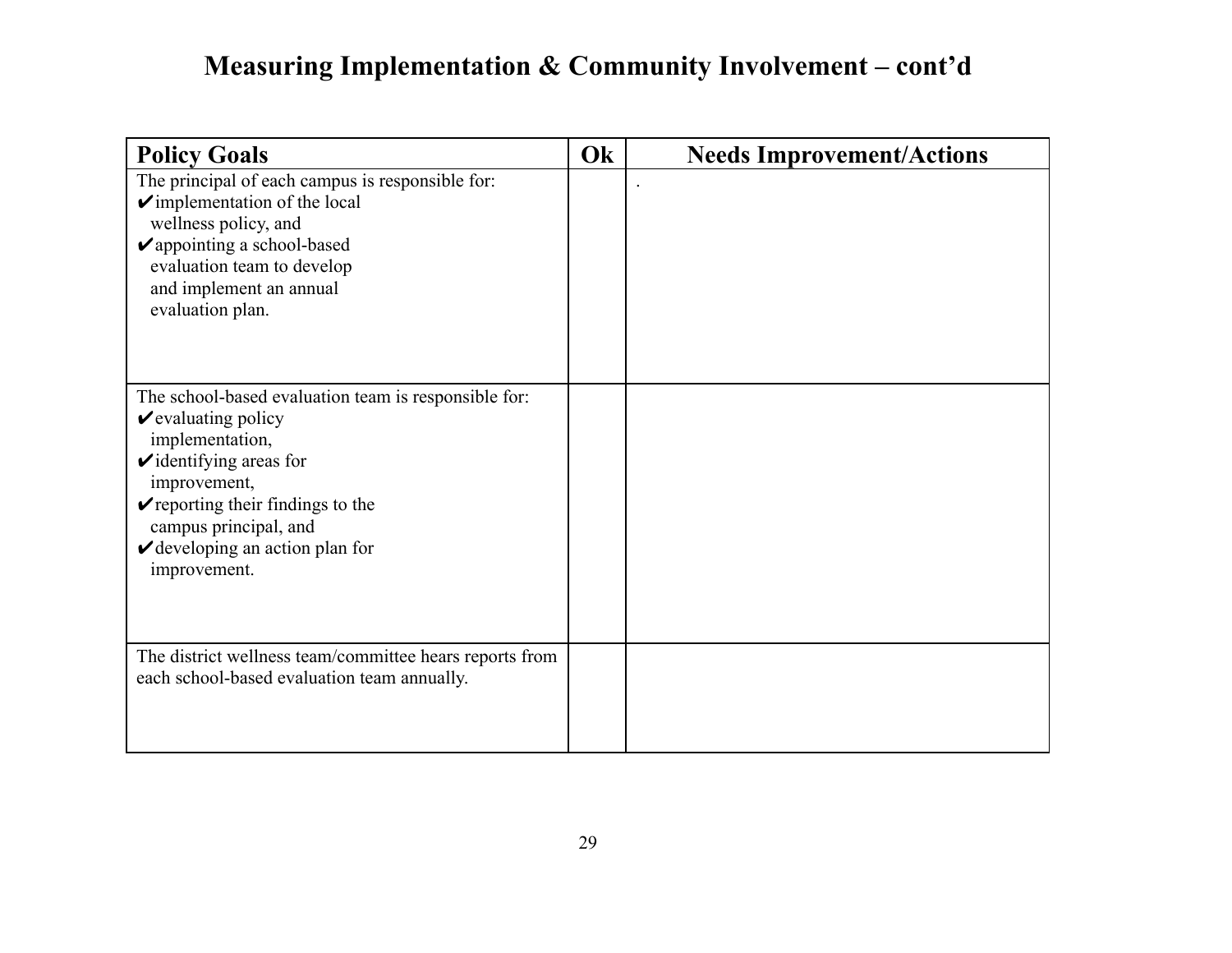### **Measuring Implementation & Community Involvement – cont'd**

| <b>Policy Goals</b>                                                                                                                                                                                                  | Ok | <b>Needs Improvement/Actions</b> |
|----------------------------------------------------------------------------------------------------------------------------------------------------------------------------------------------------------------------|----|----------------------------------|
| The district wellness team/committee recommends any<br>revisions to the policy it deems necessary to the district<br>superintendent before the end of each school year.                                              |    |                                  |
| The district wellness team/committee reports to the<br>district superintendent and school board annually on the<br>progress of the district wellness team/committee and the<br>status of compliance by the campuses. |    |                                  |

#### **References**

- **1.** Prevalence of Overweight among Children and Adolescents: United States, National Center for Health Statistics. *www.cdc.gov/nchs/products/pubs/pubd/hestats/overwght99.htm*
- **2.** Child Nutrition and WIC Reauthorization Act of 2002 [Public Law 108-265, Sec. 202]. *[http://thomas.loc.gov/bss](http://thomas.loc.gov/bss/d108laws.html)*
- **3.** Public Act 092-0199. *www.ilga.gov/legislation/publicacts/fulltext.asp?Name=092-0199*
- **4.** Illinois School Code. *www.ilga.gov/legislation*
	- a. Daily Physical Ed Requirements Section 27-6 of the School Code [105 ILCS 5/27-6])
	- b. Rules for Comprehensive Health Education (23 Ill. Adm. Code 253) issued pursuant to the Critical Health Problems and Comprehensive Health Education Act [105 ILCS 110].
- **5.** Illinois Learning Standards, Illinois State Board of Education, 1997. *www.isbe.state.il.us/ils*
- **6.** Nutrition services: An essential component of comprehensive school health programs Joint Position of the American Dietetic Association, Society for Nutrition Education, and the American School Food Service Association, Journal of Nutrition Education 35:2, 2003.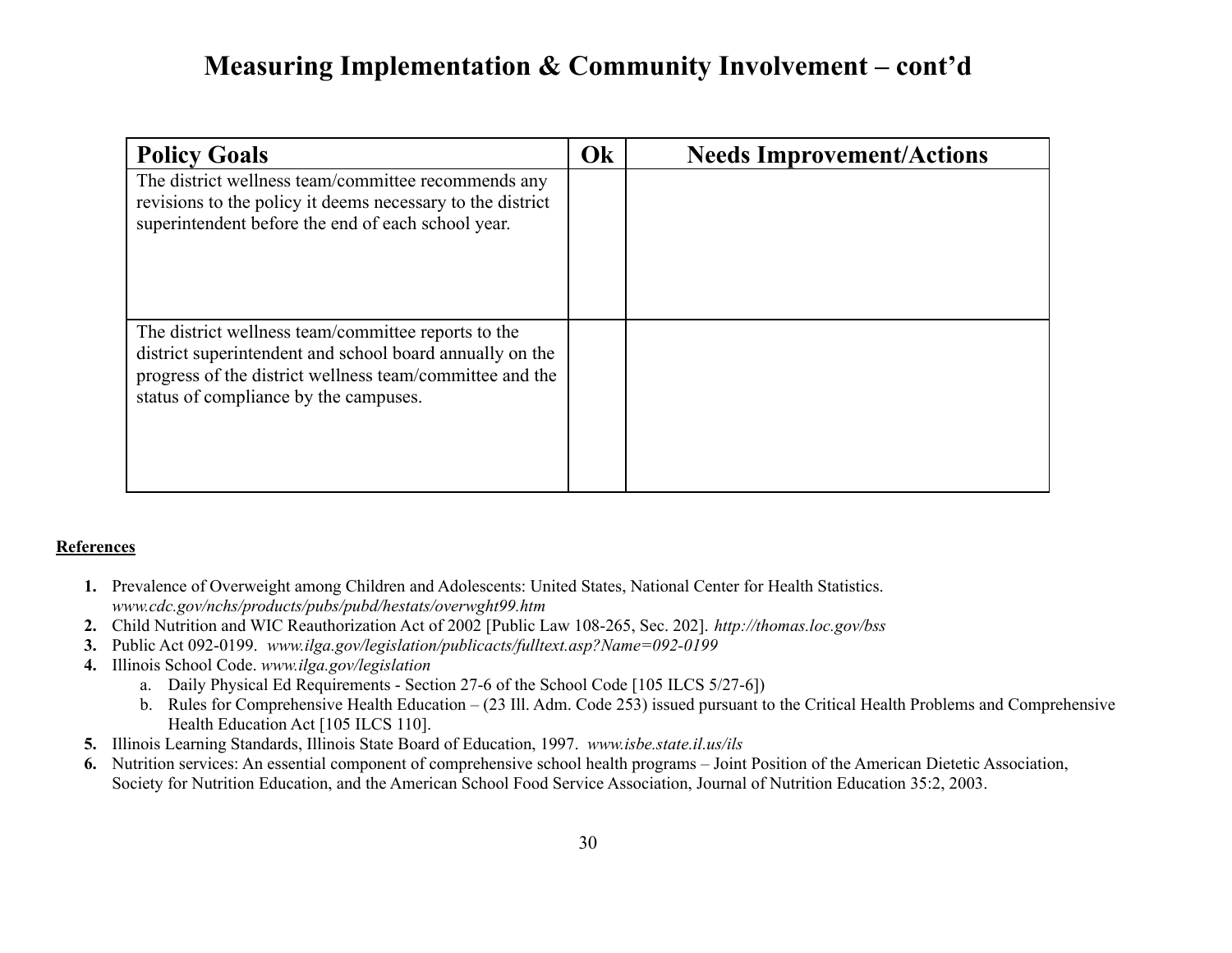- **7.** Executive Summary, Shape of the Nation 2001. National Association of Sports and Physical Education (NASPE), 2001. *www.aahperd.org/naspe/pdf\_files/shape\_nation.pdf*
- **8.** Dietary Guidelines for Americans 2005, Department of Health and Human Services and Department of Agriculture, 2005. *www.health.gov/dietaryguidelines*
- **9.** Fit, Healthy and Ready to Learn, National Association of State Boards of Education, 2000.
- **10.** MyPyramid.gov, United States Department of Agriculture. *[www.mypyramid.gov](http://www.mypyramid.gov)*
- **11.** Minimum School Meals Requirements section 9(f)(l), 17(a) of the Richard B. Russell National School Lunch Act (22 U.S.C. 1758(f)(l), 1766(a)0
- **12.** Minimum School Meals Requirements subsections (a) and (b) of section 10 of the Child Nutrition Act (22 U.S.C. 1779)
- **13.** Illinois School Food Service Ill. Adm. Code Section 305.

#### **RESOURCES FOR POLICY DEVELOPMENT**

- **●** Fit, Healthy and Ready to Learn, National Association of State Boards of Education. 2000. *www.nasbe.org/HealthSchools/index.html*
- **●** HealthierUS School Challenge, United States Department of Agriculture. *[www.fns.usda.gov/tn/HealthierUS/criteria\\_instructions.pdf](http://www.fns.usda.gov/tn/HealthierUS/criteria_instructions.pdf)*
- *●* Mercedes Independent School District Student Nutrition/Wellness Plan. 2002. *www.mercedes.k12.tx.us/menus/Nutrition%20PolicyR10-8-02.pdf*
- **●** Model Local School Wellness Policies on Physical Activity and Nutrition, National Alliance for Nutrition and Activity, 2005. *www.schoolwellnesspolicies.org/WellnessPolicies.html*
- School Nutrition Association Local Wellness Policy Guidelines*,* School Nutrition Association. 2005. *[www.schoolnutrition.org/Index.aspx?id=1075](http://www.schoolnutrition.org/Index.aspx?id=1075)*
- NET: Illinois Nutrition Education & Training
- Nutrition Standards for All Foods Sold in School. *[http://www.fns.usda.gov/sites/default/files/allfoods\\_summarychart.pdf](http://www.fns.usda.gov/sites/default/files/allfoods_summarychart.pdf)*